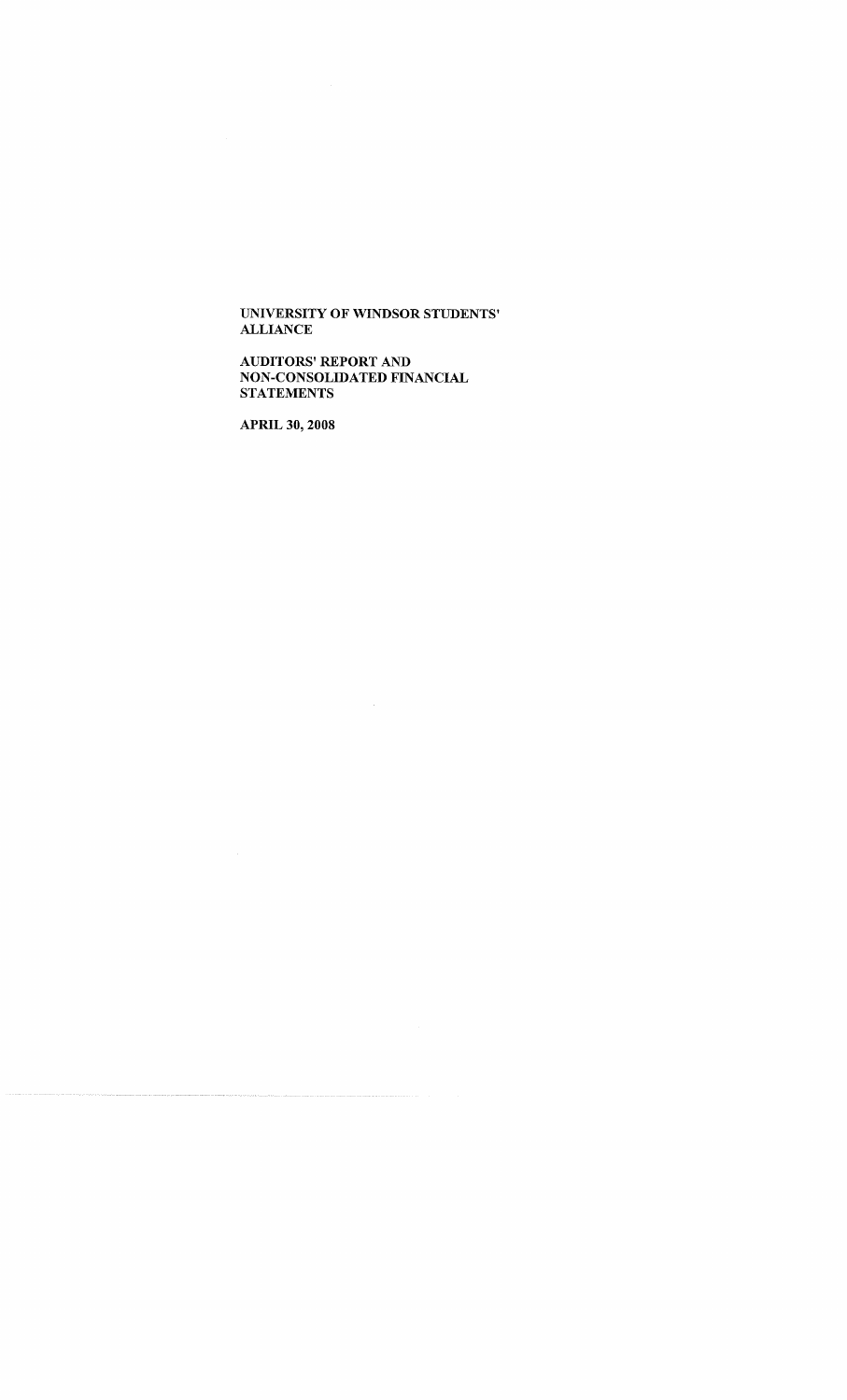### **AUDITORS' REPORT**

To the Members of University of Windsor Students' Alliance

We have audited the non-consolidated statement of financial position of University of Windsor Students' Alliance as at April 30, 2008 and the non-consolidated statements of operations, change in fund balances and trust obligation and cash flows for the year then ended. These financial statements are the responsibility of the orgamzation's management. Our responsibility is to express an opimon on these financial statements based on our audit.

We conducted our audit in accordance with Canadian generally accepted auditing standards. Those standards require that we plan and perform an audit to obtain reasonable assurance whether the financial statements are free of material misstatement. An audit includes examining, on a test basis, evidence supporting the amounts and disclosures in the financial statements. An audit also includes assessing the accounting principles used and significant estimates made by management, as well as evaluating the overall financial statement presentation.

In our opinion, these non-consolidated financial statements present fairly, in all material respects, the financial position of the organization as at April 30, 2008 and the results of its operations and its cash flows for the year then ended in accordance with Canadian generally accepted accounting principles.

Callino Boman Windsor LLP.

October 3, 2008 Licensed Public Accountants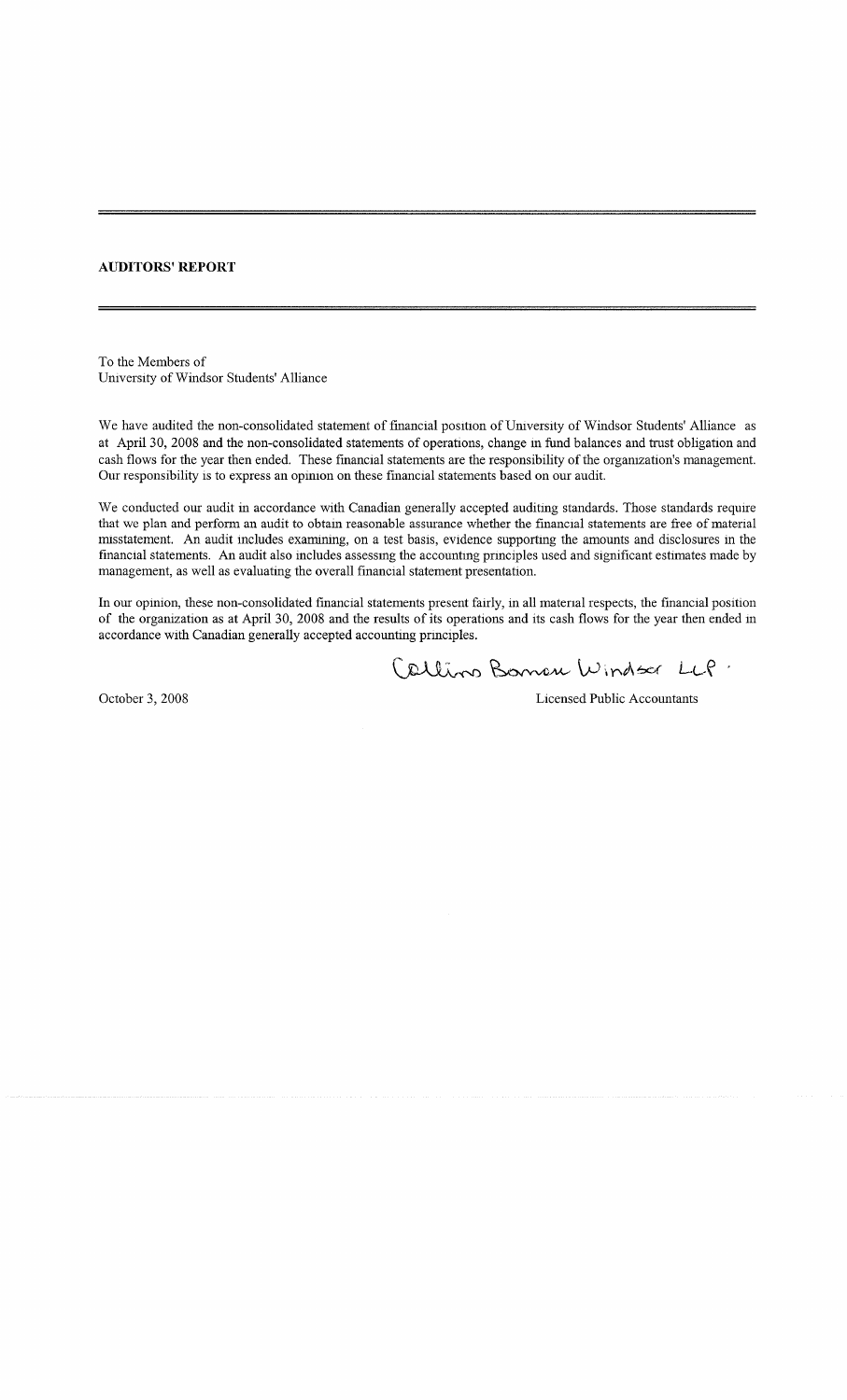### FINANCIAL STATEMENTS

APRIL **30, 2008**

| Non-consolidated statement of operations                                   |           |
|----------------------------------------------------------------------------|-----------|
| Non-consolidated statement of change in fund balances and trust obligation | 2         |
| Non-consolidated statement of financial position                           | $3 - 4$   |
| Non-consolidated statement of cash flows                                   | 5         |
| Notes to non-consolidated financial statements                             | $6 - 12$  |
| Supplementary financial information                                        | $13 - 24$ |

 $\hat{\mathcal{A}}$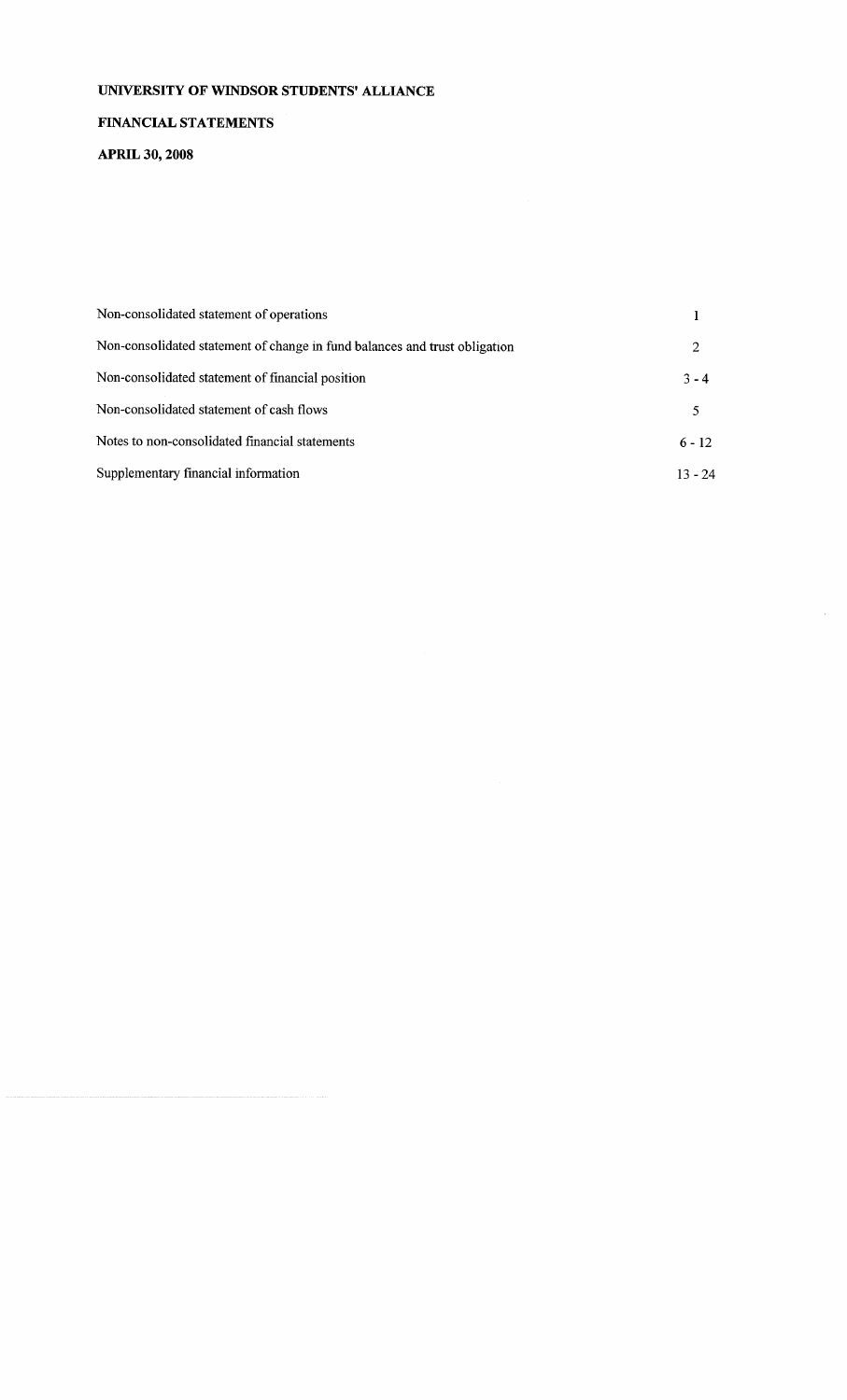# **NON-CONSOLIDATED STATEMENT OF OPERATIONS**

| YEAR ENDED APRIL 30, 2008             | <b>Operating</b><br>2008 | <b>CAW Student</b><br><b>Centre</b><br>2008 | Lance<br>2008            | Scholarship<br>2008   | Health &<br>Dental<br>2008 | <b>Student</b><br>Refugee<br>2008 | <b>Special</b><br><b>Need</b><br>2008 | Capital<br>2008 | <b>TOTAL</b><br>2008 | <b>TOTAL</b><br>2007       |
|---------------------------------------|--------------------------|---------------------------------------------|--------------------------|-----------------------|----------------------------|-----------------------------------|---------------------------------------|-----------------|----------------------|----------------------------|
| <b>REVENUE</b><br>Student fees        | 636,536 \$<br>\$         | $1,264,117$ \$                              | 56,274 \$                |                       | 1,447,075 \$<br>\$         | $23,181$ \$                       | 23,181 \$                             | $463,616$ \$    | 3,913,980<br>382,226 | 4,256,686<br>\$<br>341,312 |
| Sales and advertising                 | 223,553                  | $\sim$                                      | 158,673                  | 7,389                 | 67,909                     |                                   |                                       | 13,299          | 192,152              | 157,834                    |
| Interest                              | 52,783                   | 50,772                                      |                          |                       |                            |                                   |                                       |                 | 182,475              | 197,287                    |
| Rent                                  | 6,555                    | 175,920                                     |                          |                       |                            |                                   |                                       |                 | 146,643              | 72,728                     |
| Other revenue                         | 146,643                  |                                             |                          |                       |                            |                                   |                                       |                 | (81,223)             | (58, 412)                  |
| Uniwin Student Pub Inc. loss (note 5) | (81,223)                 | $\blacksquare$                              |                          |                       |                            |                                   |                                       |                 |                      |                            |
|                                       | 984,847                  | 1,490,809                                   | 214,947                  | 7,389                 | 1,514,984                  | 23,181                            | 23,181                                | 476,915         | 4,736,253            | 4,967,435                  |
| <b>EXPENSES</b>                       |                          |                                             |                          |                       |                            |                                   |                                       |                 | 108,675              | 107,217                    |
| Amortization                          | 53,128                   | 51,291                                      | 4,256                    |                       | $\blacksquare$             |                                   |                                       |                 | 69,267               | 36,991                     |
| Advertising and promotion             | 61,972                   | 5,468                                       | 760                      |                       | 1,067                      |                                   |                                       | 2,113           | 51,829               | 96,327                     |
| Bad debts (recoveries)                | 1,935                    | (3,777)                                     | 39,684                   | $\tilde{\phantom{a}}$ | 11,664                     | 105                               | 105                                   |                 | 7,847                | 8,116                      |
| Banking and finance                   | 7,247                    | 600                                         | $\blacksquare$           |                       | $\sim$                     |                                   |                                       |                 | 43,925               | 42,753                     |
| Campus Police                         |                          | 43,925                                      | $\blacksquare$           |                       |                            |                                   |                                       |                 | 1,388,709            | 1,469,092                  |
| Claims expenses                       |                          |                                             |                          |                       | 1,388,709                  |                                   |                                       |                 | 45,981               | 52,960                     |
| Conferences, training and travel      | 41,144                   | 627                                         | 1,918                    |                       | 2,292                      |                                   |                                       |                 | 223,178              | 236,407                    |
| Cost of sales                         | 166,705                  | ٠                                           | 56,473                   |                       |                            |                                   |                                       |                 | 322,000              | 322,000                    |
| Donations                             |                          | $\Delta$                                    |                          |                       |                            |                                   |                                       | 322,000         | 56,045               | 57,442                     |
| General insurance                     | 34,192                   | 21,853                                      | $\sim$                   |                       |                            |                                   |                                       |                 | 20,289               | 45,063                     |
| Grants and scholarships               | 20,289                   | $\bullet$                                   |                          |                       |                            |                                   |                                       | $\blacksquare$  | 483,793              | 451,680                    |
| Housekeeping                          |                          | 483,793                                     | $\blacksquare$           |                       |                            |                                   |                                       |                 | 51,104               | 70,422                     |
| Miscellaneous expense                 | 12,989                   | 17,498                                      | 617                      |                       |                            | 20,000                            |                                       |                 | 35,322               | 42,383                     |
| Office and equipment                  | 26,386                   | 2,237                                       | 5,919                    |                       | 780                        | $\tilde{\phantom{a}}$             |                                       | $\blacksquare$  | 77,339               | 88,529                     |
| Premium expenses                      |                          |                                             | $\blacksquare$           |                       | 77,339                     |                                   |                                       | $\blacksquare$  | 99,469               | 116,349                    |
| Professional fees                     | 32,476                   | 9,400                                       | $\overline{\phantom{a}}$ | $\tilde{\phantom{a}}$ | 57,593                     |                                   |                                       |                 | 190,019              | 167,055                    |
| Programming supplies and expenses     | 147,049                  | 42,970                                      | $\blacksquare$           |                       |                            |                                   |                                       |                 | 55,710               | 45,829                     |
| Repairs and maintenance               | $\sim$                   | 55,710                                      |                          |                       | $\mathbf{r}$               |                                   |                                       |                 | 757,822              | 723,433                    |
| Salaries and benefits                 | 393,767                  | 231,655                                     | 109,663                  |                       | 22,737                     |                                   |                                       |                 | 41,566               | 70,529                     |
| Special projects                      |                          | 41,566                                      |                          | $\blacksquare$        |                            |                                   |                                       |                 | 399,796              | 424,017                    |
| Telephone, utilities and taxes        | 7,056                    | 390,568                                     | 2,172                    |                       |                            |                                   |                                       |                 | 102,548              | $\sim$                     |
| Unrealized loss on investments        | 6                        | 30,248                                      | $\blacksquare$           | 9,265                 | 46,547                     |                                   |                                       | 16,482          |                      |                            |
|                                       | 1,006,341                | 1,425,632                                   | 221,462                  | 9,265                 | 1,608,728                  | 20,105                            | 105                                   | 340,595         | 4,632,233            | 4,674,594                  |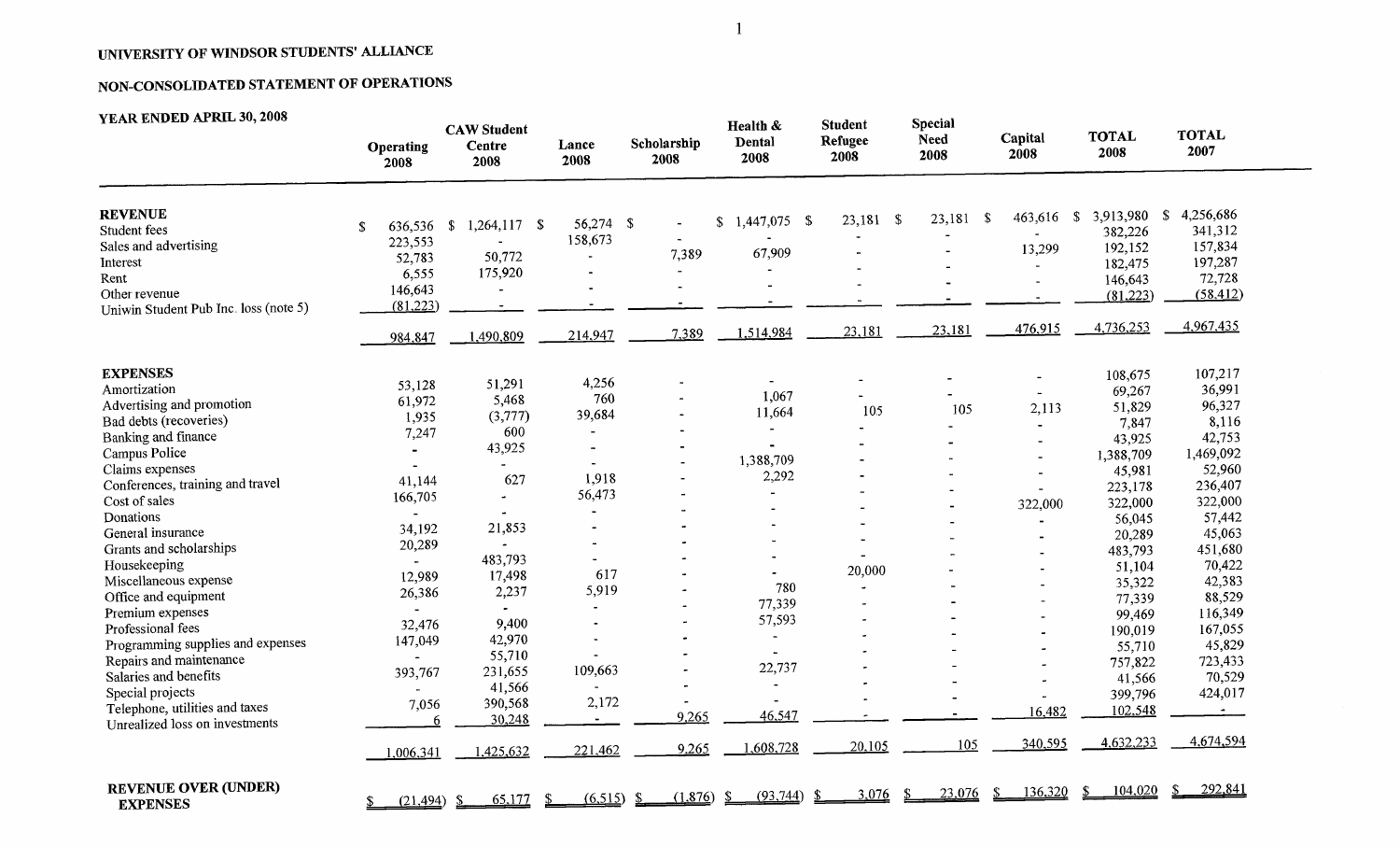# **NON-CONSOLIDATED STATEMENT OF CHANGE IN FUND BALANCES AND TRUST OBLIGATION**

### **YEAR ENDED APRIL 30, 2008**

|                                                                    | <b>Operating</b><br>2008 | <b>CAW Student</b><br>Centre<br>2008 |      | Lance<br>2008            | Scholarship<br>2008 |     | Health &<br>Dental<br>2008 | <b>Student</b><br>Refugee<br>2008 |     | <b>Special</b><br><b>Need</b><br>2008 |     | Capital<br>2008     | <b>TOTAL</b><br>2008   |               | <b>TOTAL</b><br>2007 |
|--------------------------------------------------------------------|--------------------------|--------------------------------------|------|--------------------------|---------------------|-----|----------------------------|-----------------------------------|-----|---------------------------------------|-----|---------------------|------------------------|---------------|----------------------|
| <b>FUND BALANCE, BEGINNING</b>                                     | \$<br>$(46,907)$ \$      | $\sim$ 10 $\,$                       | - 75 | 34,700 \$                | 102,002             | -SI | $1,451,193$ \$             | 35,390 \$                         |     | 55,234 \$                             |     | 478,008 \$          | $2,109,620$ \$         |               | 2,056,886            |
| TRUST OBLIGATION, BEGINNING                                        |                          | 1,441,593                            |      | $\overline{\phantom{a}}$ |                     |     |                            |                                   |     |                                       |     |                     | 1,441,593              |               | 1,201,484            |
| Increase in fair value of investments (note 2)                     |                          | 16,518                               |      |                          | 14,789              |     | 135,859                    |                                   |     |                                       |     | 18,266              | 185,439                |               |                      |
| Fund balance, as restated                                          | (46,900)                 | $\sim$                               |      | 34,700                   | 116,791             |     | 1,587,052                  | 35,390                            |     | 55,234                                |     | 496,274             | 2,278,541              |               |                      |
| Trust obligation, as restated                                      | $\sim$                   | 1,458,111                            |      | $\blacksquare$           |                     |     |                            |                                   |     |                                       |     |                     | 1,458,111              |               | $\blacksquare$       |
| <b>REVENUE OVER (UNDER) EXPENSES</b><br><b>INTERFUND TRANSFERS</b> | (21, 494)<br>61,000      | 65,177                               |      | (6,515)                  | (1, 876)<br>(7,000) |     | (93, 744)                  | 3,076                             |     | 23,076                                |     | 136,320<br>(54,000) | 104,020                |               | 292,841              |
| <b>FUND BALANCE, ENDING</b>                                        | (7,394)                  |                                      |      | 28,185                   | 107,915             | S.  | 1,493,308                  | 38,466                            | -SS | 78,310                                | -SI | $578,594$ \$        | 2,317,384 \$ 2,109,618 |               |                      |
| <b>TRUST OBLIGATION, ENDING</b>                                    |                          | 1,523,288                            |      |                          |                     |     |                            |                                   |     |                                       |     |                     | 1,523,288              | $\mathcal{S}$ | 1,441,593            |

 $\sim$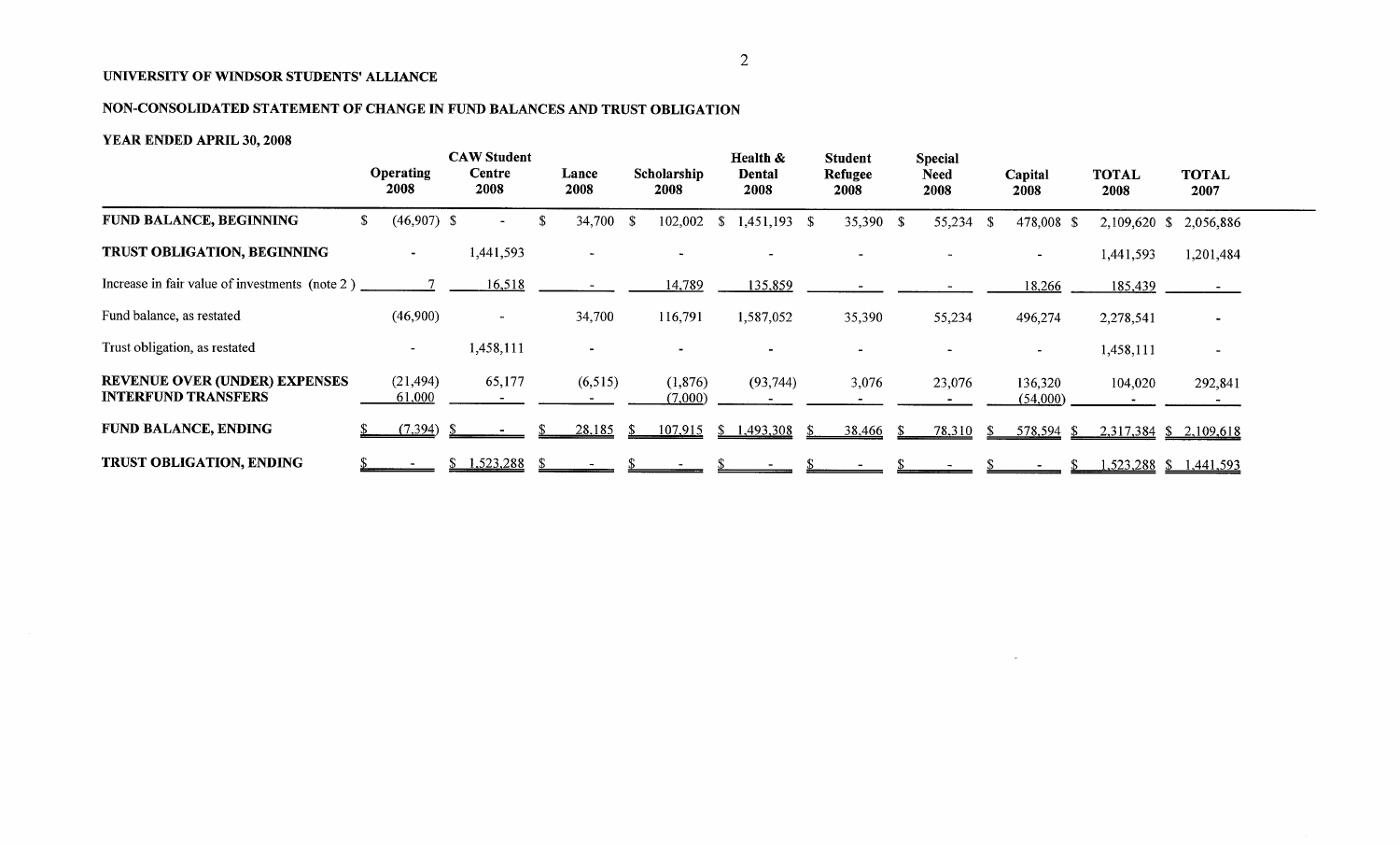# NON-CONSOLIDATED STATEMENT OF FINANCIAL POSITION

 $\sim 10^{-1}$ 

APRIL **30, 2008**

|                                                    |                          | <b>CAW Student</b>       |                          |                         | Health &<br><b>Student</b> |                 | Special                  |                  |                      |                        |
|----------------------------------------------------|--------------------------|--------------------------|--------------------------|-------------------------|----------------------------|-----------------|--------------------------|------------------|----------------------|------------------------|
|                                                    | <b>Operating</b><br>2008 | Centre<br>2008           | Lance<br>2008            | Scholarship<br>2008     | Dental<br>2008             | Refugee<br>2008 | <b>Need</b><br>2008      | Capital<br>2008  | <b>TOTAL</b><br>2008 | <b>TOTAL</b><br>2007   |
| <b>ASSETS</b>                                      |                          |                          |                          |                         |                            |                 |                          |                  |                      |                        |
| <b>CURRENT ASSETS</b>                              |                          |                          |                          |                         |                            |                 |                          |                  |                      |                        |
| Cash                                               | 1,346,772 \$<br>\$       |                          | -S                       | -S<br>$\blacksquare$    | \$                         | $\mathbf{s}$    | <sup>\$</sup>            | \$<br>$\sim$     | 1,346,772 \$         | 1,136,423              |
| Accounts receivable                                | 28,877                   | 226,621                  | 34,149                   | $\blacksquare$          | 46,130                     |                 |                          | $\blacksquare$   | 335,777              | 422,662                |
| Prepaid expenses                                   | 2,765                    |                          | $\overline{\phantom{0}}$ |                         | 65,000                     |                 | $\blacksquare$           |                  | 67,765               | 84,623                 |
| CAW Student Centre - Assets held in trust          |                          |                          |                          |                         |                            |                 |                          |                  |                      |                        |
| (note 3)                                           | $\overline{\phantom{a}}$ | 965,237                  |                          |                         | $\sim$                     |                 |                          |                  | 965,237              | 928,195                |
| Due from funds                                     |                          | 197,957                  |                          |                         |                            | 38,466          | 78,310                   | 252,752          | 567,485              | 567,207                |
|                                                    | 1,378,414                | 1,389,815                | 34,149                   |                         | 111,130                    | 38,466          | 78,310                   | 252,752          | 3,283,036            | 3,139,110              |
| <b>INVESTMENTS</b> (note 3)<br>PROPERTY, PLANT AND | 1,331                    | $\overline{\phantom{a}}$ | $\overline{\phantom{a}}$ | 134,165                 | 1,558,444                  |                 | $\overline{\phantom{a}}$ | 325,842          | 2,019,782            | 1,834,517              |
| <b>EQUIPMENT</b> (note 6)                          | 129,985                  | 133,473                  | 4,699                    |                         |                            |                 |                          |                  | 268,157              | 276,638                |
|                                                    | \$1,509,730              | 1,523,288<br>S.          | 38,848                   | 134,165<br><sup>S</sup> | .669,574                   | 38,466          | 78,310                   | 578,594 \$<br>-S |                      | 5,570,975 \$ 5,250,265 |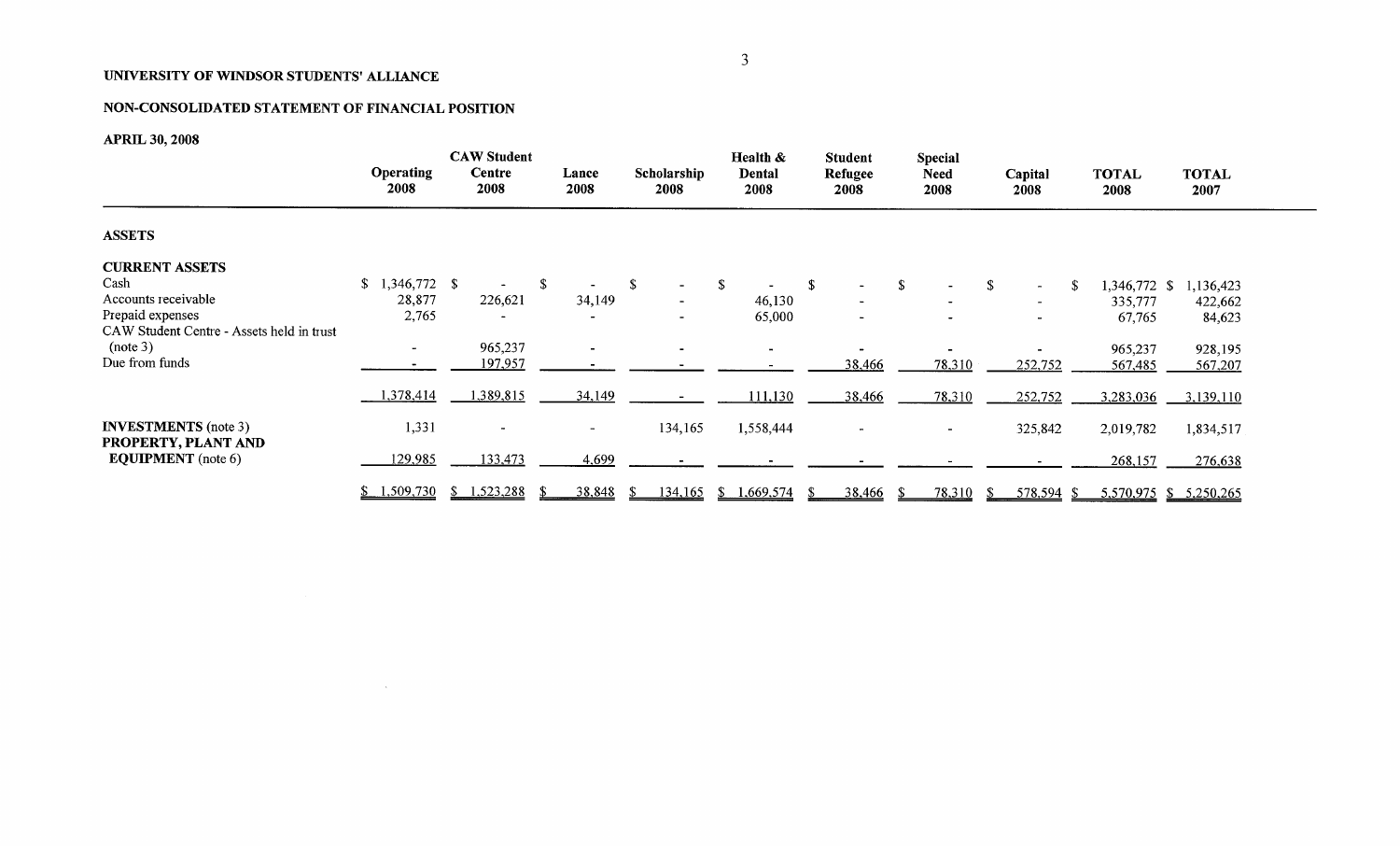### NON-CONSOLIDATED STATEMENT OF FINANCIAL POSITION

APRIL **30, 2008**

|                                                                                                                                 | <b>Operating</b><br>2008                | <b>CAW Student</b><br>Centre<br>2008 | Lance<br>2008                                 | Scholarship<br>2008  | Health &<br>Dental<br>2008 | <b>Student</b><br>Refugee<br>2008 | <b>Special</b><br><b>Need</b><br>2008 | Capital<br>2008      | <b>TOTAL</b><br>2008                              | <b>TOTAL</b><br>2007                           |
|---------------------------------------------------------------------------------------------------------------------------------|-----------------------------------------|--------------------------------------|-----------------------------------------------|----------------------|----------------------------|-----------------------------------|---------------------------------------|----------------------|---------------------------------------------------|------------------------------------------------|
| <b>LIABILITIES</b>                                                                                                              |                                         |                                      |                                               |                      |                            |                                   |                                       |                      |                                                   |                                                |
| <b>CURRENT LIABILITIES</b><br>Accounts payable and accrued liabilities<br>CAW Student Centre - trust obligation<br>Due to funds | $$1,086,073$ \;<br>357,842<br>1,443,915 | 1,523,288<br>1,523,288               | $\mathbb{S}$<br>$3,536$ \$<br>7,127<br>10,663 | 26,250<br>26,250     | -S<br>176,266<br>176,266   |                                   |                                       | -S<br>$\blacksquare$ | 1,089,609 \$<br>1,523,288<br>567,485<br>3,180,382 | 1,083,861<br>1,441,593<br>567,207<br>3,092,661 |
| <b>LONG TERM DEFICIT UNIWIN</b> (note 4)                                                                                        | 73,209                                  |                                      |                                               |                      |                            |                                   |                                       |                      | 73,209                                            | 47,986                                         |
| <b>FUND BALANCES</b>                                                                                                            |                                         |                                      |                                               |                      |                            |                                   |                                       |                      |                                                   |                                                |
| <b>INVESTED IN PROPERTY, PLANT AND</b><br><b>EQUIPMENT</b><br><b>UNRESTRICTED</b><br><b>INTERNALLY RESTRICTED</b>               | 129,985<br>(137, 379)                   | $\blacksquare$                       | 4,699<br>23,486                               | 107,915              | 1,493,308                  | 38,466                            | 78,310                                | 578,594              | 134,684<br>(137, 379)<br>2,320,079                | 152,585<br>(170, 959)<br>2,127,992             |
|                                                                                                                                 | (7, 394)                                |                                      | 28,185                                        | 107,915              | 1,493,308                  | 38,466                            | 78,310                                | 578,594              | 2,317,384                                         | 2,109,618                                      |
|                                                                                                                                 | 1,509,730<br>S.                         | \$1,523,288                          | 38,848<br>-SS                                 | <u>134,165</u><br>-8 | \$1,669,574                | <u>38,466</u>                     | 78,310<br>- \$                        | 578,594 \$<br>-S     |                                                   | 5,570,975 \$ 5,250,265                         |

ON BEHALF OF THE BOARD

**Director Director**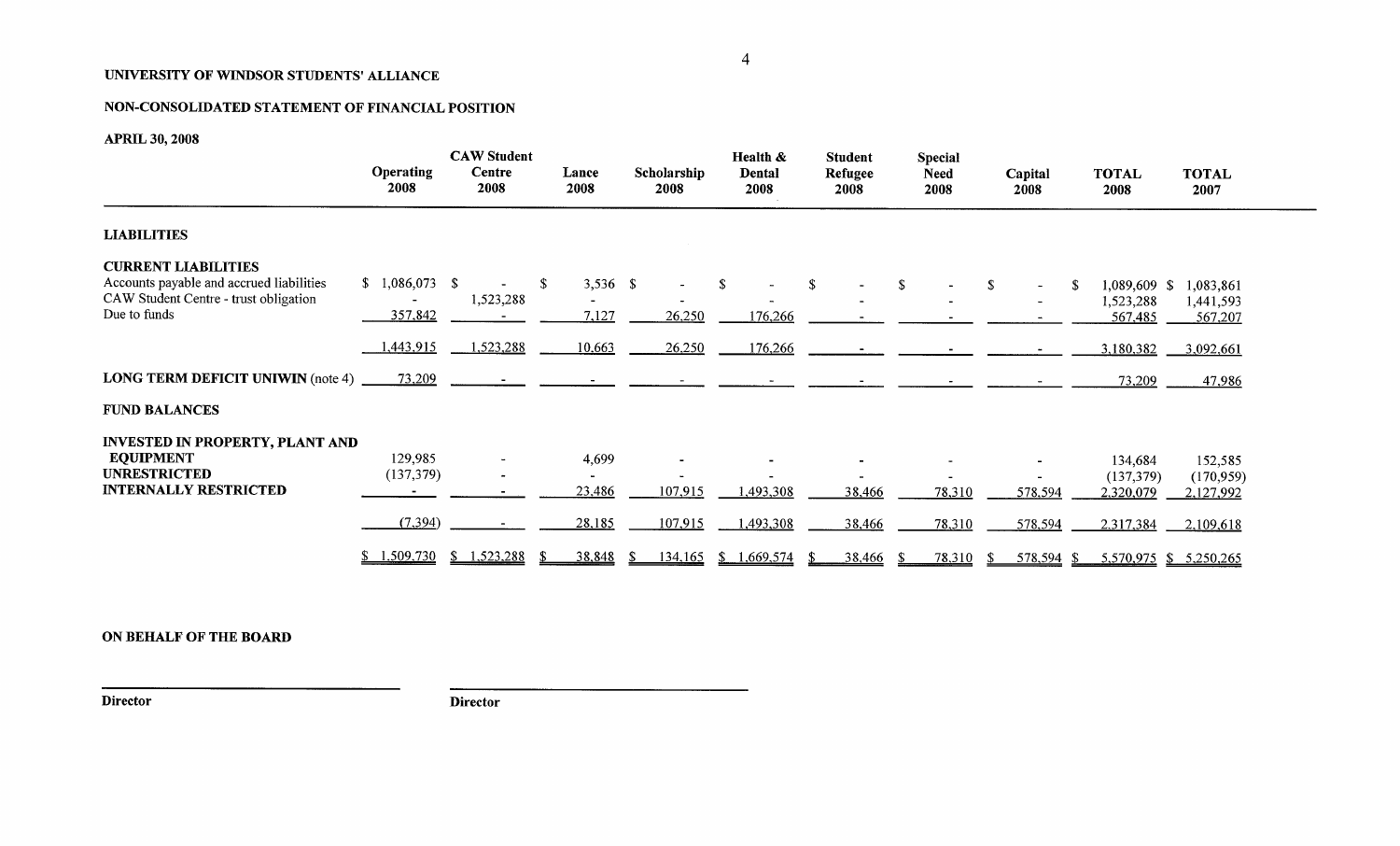# NON-CONSOLIDATED STATEMENT OF CASH FLOWS

|                                                                                                                                                                                 | 2008                                           | 2007                                         |
|---------------------------------------------------------------------------------------------------------------------------------------------------------------------------------|------------------------------------------------|----------------------------------------------|
| <b>CASH FLOWS FROM OPERATING ACTIVITIES</b>                                                                                                                                     |                                                |                                              |
| Cash receipts from customers and members<br>Cash paid to suppliers and employees                                                                                                | \$<br>4,712,211<br>S.<br>(4,500,952)           | 4,703,872<br>(4,702,737)                     |
|                                                                                                                                                                                 | 211,259                                        | 1,135                                        |
| <b>CASH FLOWS FROM INVESTING ACTIVITIES</b><br>Purchase of property, plant and equipment<br>Uniwin Student Pub Inc. loan advanced<br>Purchase of investments<br>Interest income | (100, 194)<br>(56,000)<br>(36, 868)<br>192,152 | (115,914)<br>(54, 568)<br>(5,280)<br>157,834 |
|                                                                                                                                                                                 | (910)                                          | (17, 928)                                    |
| <b>INCREASE (DECREASE) IN CASH POSITION</b><br><b>CASH POSITION, BEGINNING</b>                                                                                                  | 210,349<br>1,136,423                           | (16,793)<br>1,153,216                        |
| <b>CASH POSITION, ENDING</b>                                                                                                                                                    | 1,346,772                                      | 1,136,423                                    |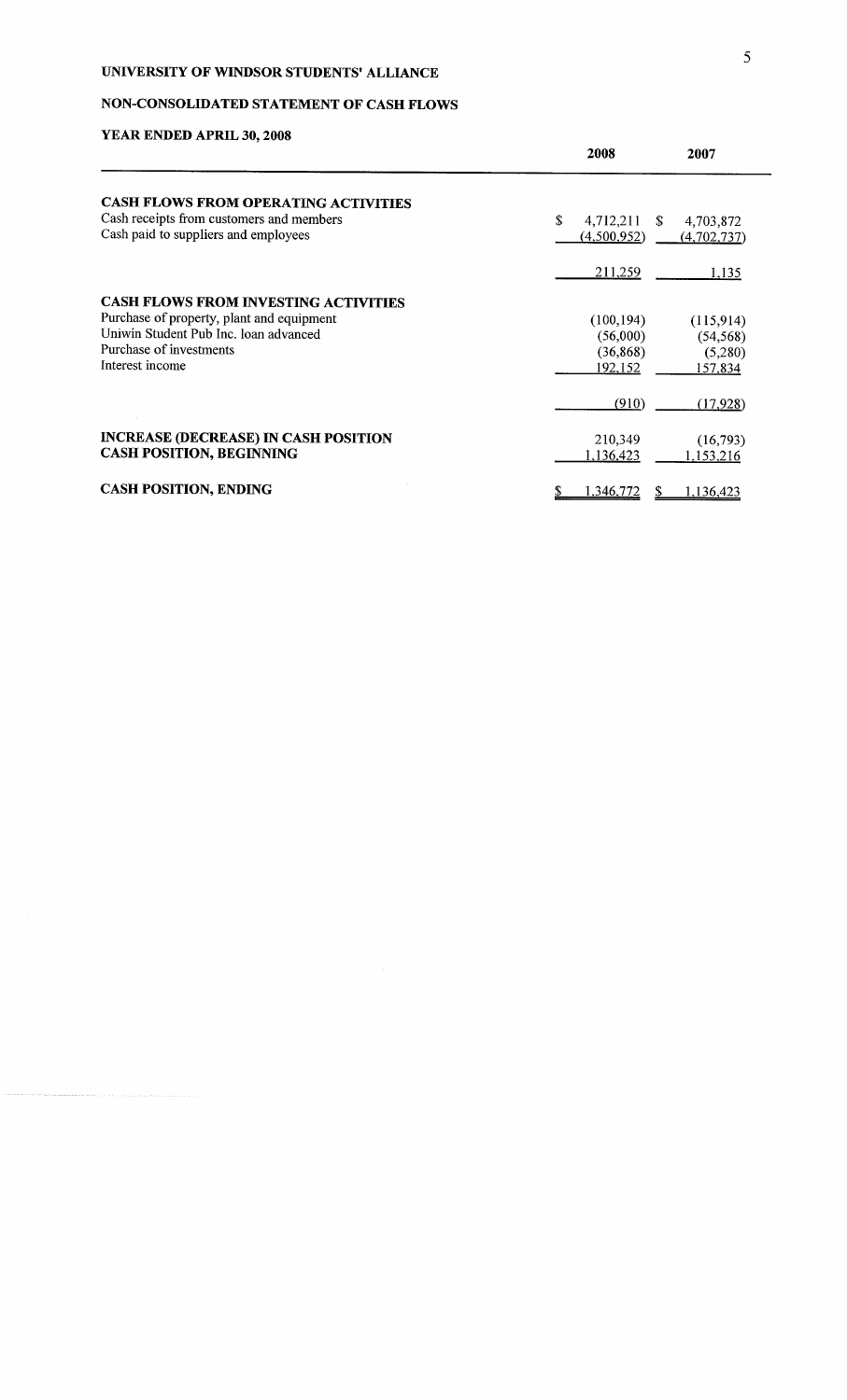### NOTES TO NON-CONSOLIDATED FINANCIAL STATEMENTS

#### APRIL **30, 2008**

### 1. NATURE OF ACTIVITIES

The University of Windsor Students' Alliance is incorporated under the Corporations Act (Ontario). The organization's mission is to enhance student life through advocacy, representation and services. The organization is exempt from income taxes under Section 149(1)(1) of the Income Tax Act of Canada.

### 2. SIGNIFICANT ACCOUNTING POLICIES

The non-consolidated financial statements have been prepared in accordance with Canadian generally accepted accounting principles and reflect the following significant accounting policies:

#### INVESTMENT IN UNIWIN STUDENT PUB INC.

The University of Windsor Students' Alliance owns 100% of the outstanding shares of Uniwin Student Pub Inc. Uniwin Student Pub Inc. is a profit oriented enterprise that operates a pub on the university campus. The investment in Uniwin Student Pub Inc. is recorded using the equity method (see note 4) and has not been consolidated in the University of Windsor Students' Alliance financial statements. Financial Statements for Uniwin Student Pub Inc. are available on request (note 5).

#### INVESTMENT IN MARKETABLE SECURITIES

The organization records its investments in marketable securities included in current assets at fair market value.

#### PROPERTY, PLANT AND EQUIPMENT

Property, plant and equipment consist of furniture and fixtures, equipment, and computer, software and electronics and are carried at cost less accumulated amortization. Contributed property, plant and equipment are recorded at fair value at the date of contribution. Amortization is calculated over the estimated service lives of the assets, which are as follows:

> Furniture and fixtures Equipment Computer, software and electronics

20% declining balance 20% declining balance 50% year 1, 25% years 2 and 3

#### REVENUE RECOGNITION

The organization follows the restricted fund method of accounting for contributions. Restricted contributions related to general operations are recognized as revenue of the operating fund in the year in which the related expenses are incurred. All other restricted contributions are recognized as revenue of the appropriate restricted fund. Unrestricted contributions and revenue are recognized as revenue of the appropriate fund when persuasive ewdence of an arrangement exists, delivery has occurred, the price to the buyer is fixed or determinable and collection is reasonably assured.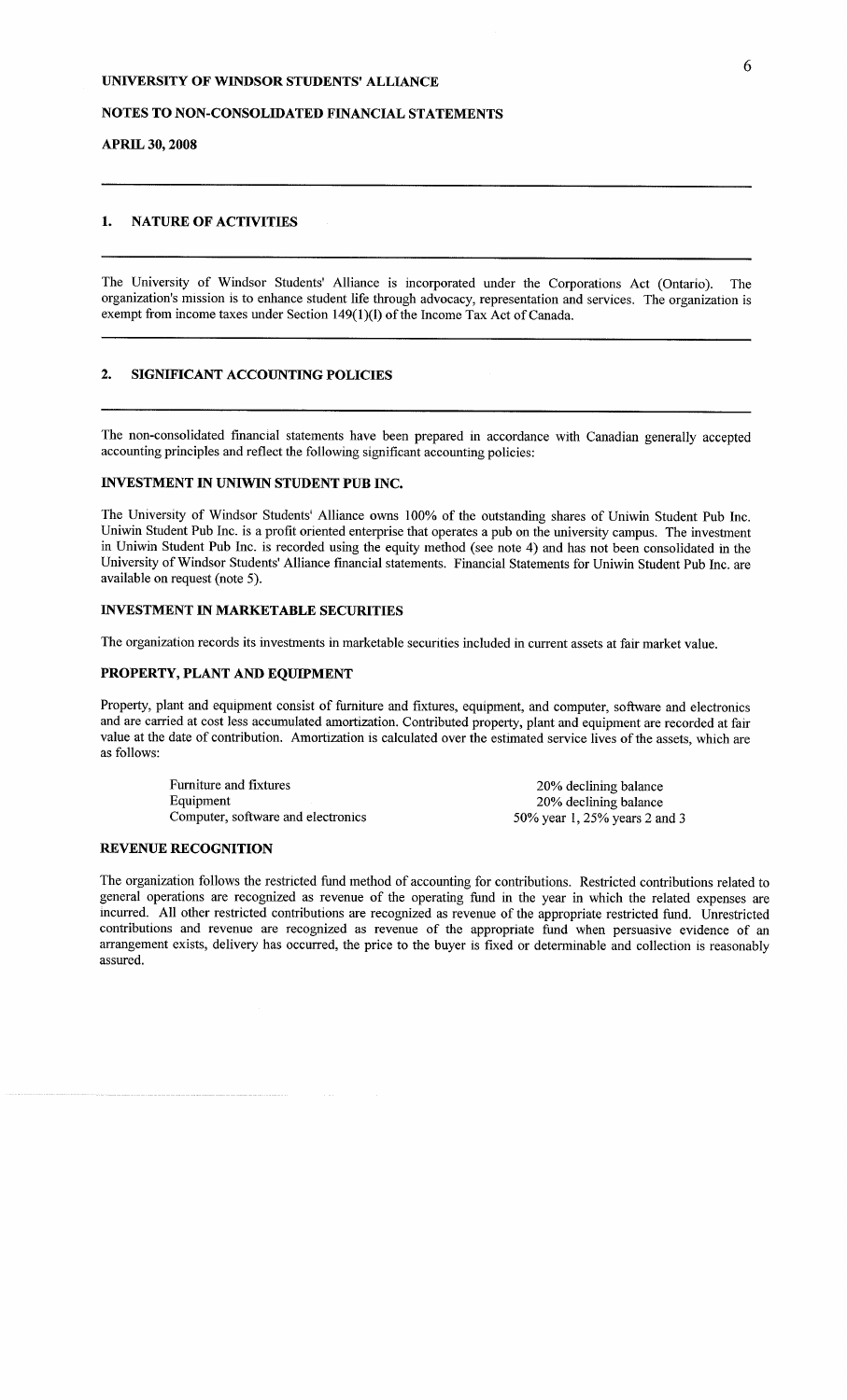### NOTES TO NON-CONSOLIDATED FINANCIAL STATEMENTS

#### **APRIL 30, 2008**

### **2. SIGNIFICANT ACCOUNTING POLICIES - continued**

#### FUND ACCOUNTING

#### *Operating Fund*

Revenue and expenses related to program delivery and administrative activities are reported in the operating fund.

#### *CA W Student Centre Fund*

The CAW Student Centre fund is a restricted fund established to track activity with the CAW Student Centre which is owned by the University of Windsor and is managed by the University of Windsor Students' Alliance under a management agreement that will expire April 30, 2009. Under the terms of this agreement, the organization has agreed to manage the operations of the CAW Student Centre, and to ensure that sufficient reserves are available for future capital expenditures and other ongoing obligations, as well as to hold certain assets and liabilities arising from those operations in trust for the University of Windsor. The agreement requires that a reserve be established of \$1 million.

#### *Lance Fund*

Effective July 30, 2001, the Lance newspaper joined the University of Windsor Students' Alliance as a constituent wholly owned division. The organization has agreed to allow the Lance complete and unfettered content freedom, however, the organization will provide financial and other services to the Lance on a cost-free basis. These services include, but are not limited to the following: bookkeeping, financial administration, insurance, capital loans, professional fees, and other administrative services from time to time that may be required. It is the intent of the agreement that if the Lance has profit from its operations, that this profit will be used for continued and further Lance operations, or on capital improvements to the Lance as may be determined by the Lance.

#### *Scholarship Fund*

The scholarship fund was established in 1996 for the purpose of awarding scholarships of up to \$10,000 annually commencing with the 1997 academic year. At the outset of the program, \$100,000 was invested in a reserve to fund these scholarships. The fund is invested in cash and marketable securities which are carried at fair market value.

#### *Health and Dental Fund*

The Health and Dental fund was established by the members of the University of Windsor Students' Alliance (UWSA) through the passage of a referendum to provide Health and Dental insurance coverage to the members of the organization. The UWSA collects mandatory fees from each full-time undergraduate student and then offers these students an opportunity to opt out of the program. In 2003, the UWSA began to self-insure the drug and dental components of the plan. All annual deficits and surpluses are invested in the Health and Dental reserve. The reserve is invested in cash and marketable securities which are carried at fair market value.

#### *Student Refugee Fund*

The student refugee fund was established in 2002 for the investment of refugee student plan surpluses.

#### *Special Need Fund*

The special need fund was established to maintain surplus funds for the specific use by the Student Needs Access Coalition and the Wheelchair Accessibility Coalition. The coalitions provide services to benefit students with special needs and challenges. A transfer of \$100,000 was made in the prior year to the CAW Student Centre fund for an accessibility project.

#### *Capital Expenditure Fund*

The Capital fund collects student fees for use towards large capital projects as approved by the board or by referendum. Surpluses beyond the eleven year commitment (note 7) remain with the Capital Expenditure Fund, for the restricted purposes of assisting with other capital costs relating to the CAW Student Centre renovations and future capital projects.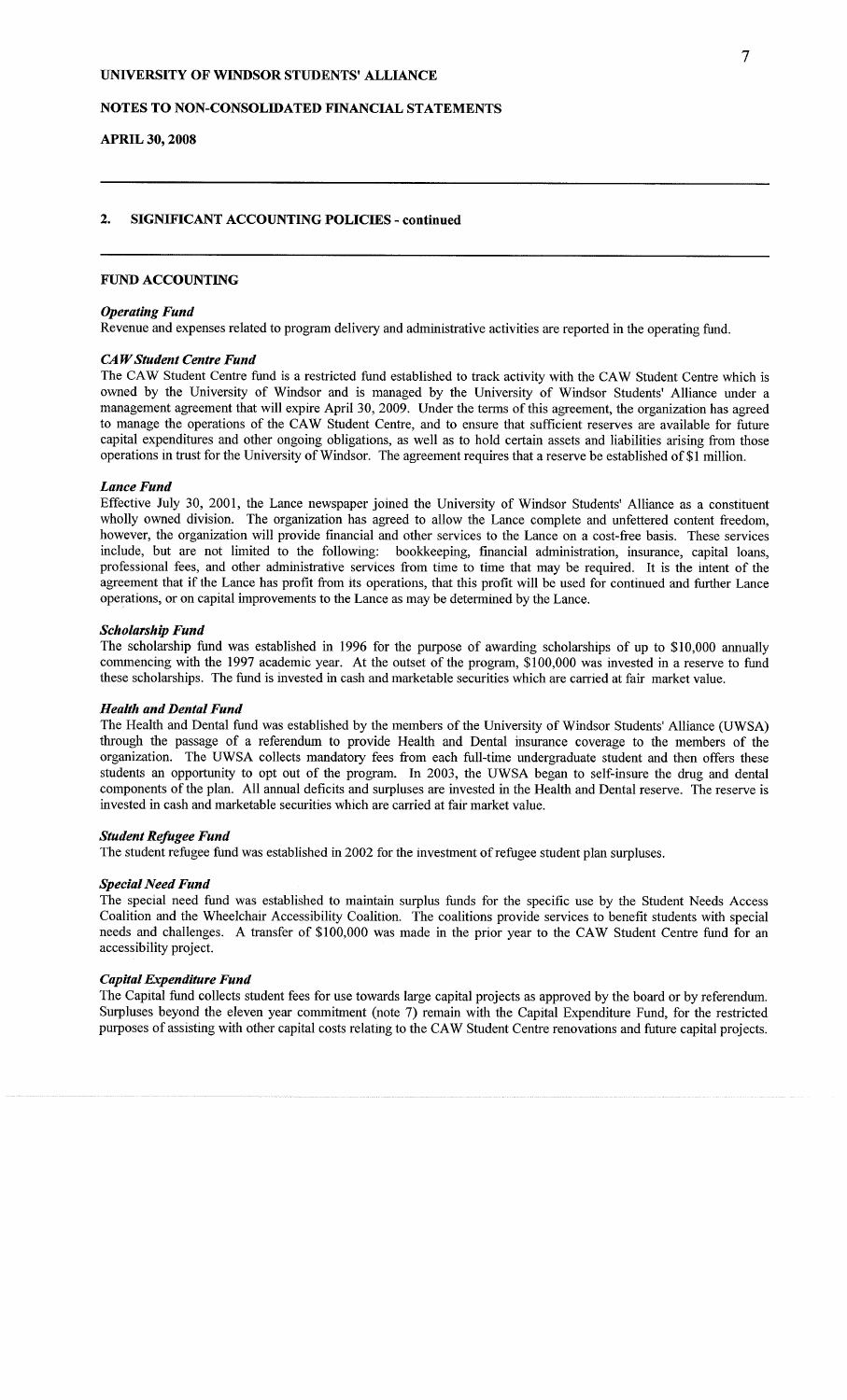#### NOTES TO NON-CONSOLIDATED FINANCIAL STATEMENTS

### **APRIL 30, 2008**

### **2. SIGNIFICANT ACCOUNTING POLICIES - continued**

### **CASH HELD FOR STUDENT ORGANIZATIONS**

The organization holds cash in trust on behalf of various student organizations. Funds are deposited with the organization and then withdrawn when they are needed. The amounts remaining at year end relate to the balance of cash held with the organization and are included in accounts payable and accrued liabilities. At year end, total cash held on behalf of student associations was \$424,514 (2007, \$376,766) and total cash held on behalf of student clubs was \$65,328 (2007, \$53,486).

#### USE OF ACCOUNTING ESTIMATES

The preparation of financial statements in conformity with Canadian generally accepted accounting principles requires management to make estimates and assumptions that effect the reported amounts of assets and liabilities and disclosures of contingent assets and liabilities at the date of the financial statements and the reported amounts of revenues and expenses during the reporting period. Actual results could differ from these estimates. Significant areas requiring the use of managements' estimates include the allowance for doubtful accounts, allocation of student fee revenue and health plan premium accruals.

#### NEW ACCOUNTING POLICIES

Effective May 1, 2007, the organization has adopted a new accounting standard related to financial instruments that was issued by the Canadian Institute of Chartered Accountants. This accounting policy change was adopted on a prospective basis with no restatement of prior period financial statements. The new standard and accounting policy is as follows:

### **Financial Instruments - Recognition and measurement**

In accordance with this new standard, the organization now classifies all financial instruments as either held to maturity, available for sale, held for trading, loans and receivables, or other financial liabilities. Financial assets held to maturity, loans and receivables, and financial liabilities other than those held for trading, are measured at amortized cost. Available for sale instruments are measured at fair value with unrealized gains and losses recognized in other comprehensive income. Instruments classified as held for trading are measured at fair value with unrealized gains and losses recognized on the statement of operations.

Upon adoption of this new standard, the organization designated its cash and investments as held for trading, which are measured at fair value. Accounts receivable are classified as loans and receivables, which are measured at amortized cost. Accounts payable and accrued liabilities and long term debt are classified as other financial liabilities, which are measured at amortized cost.

The impact of this on the opening balance was a mcrease to fund balances and trust obligation of \$185,439.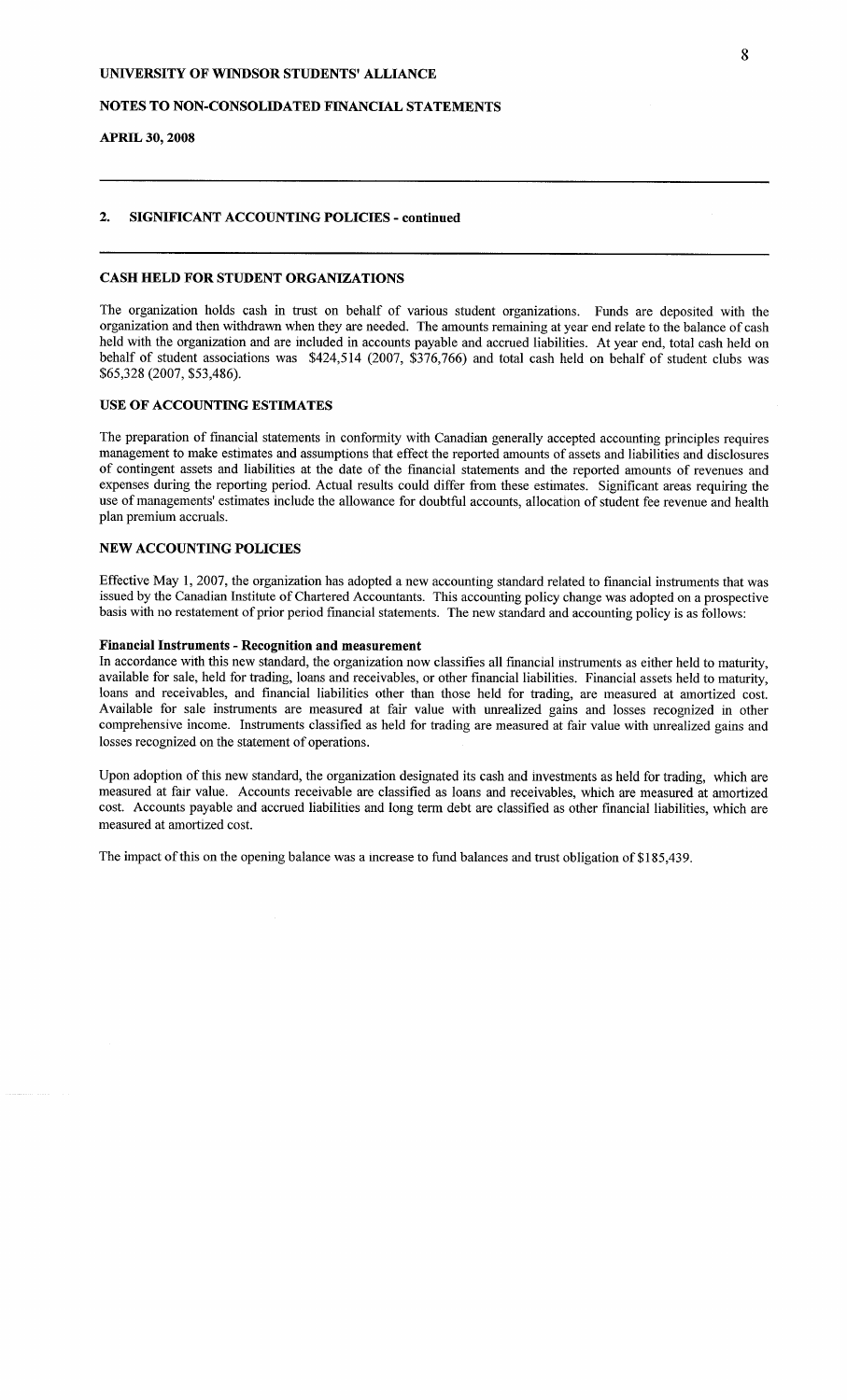# NOTES TO NON-CONSOLIDATED FINANCIAL STATEMENTS

# APRIL **30, 2008**

| 3.<br><b>INVESTMENTS</b>                                                                                                                                                                     | 2008                                                       | 2007                                                |  |
|----------------------------------------------------------------------------------------------------------------------------------------------------------------------------------------------|------------------------------------------------------------|-----------------------------------------------------|--|
| The book values of the following assets are as follows:                                                                                                                                      |                                                            |                                                     |  |
| Operating Fund - Short term deposits<br>CAW Student Centre Fund - Assets held in trust<br>Scholarship Fund - Investments<br>Health & Dental fund - Investments<br>Capital Fund - Investments | \$<br>1.330S<br>978,967<br>128,641<br>1,469,132<br>324,058 | 1,284<br>928,195<br>121,252<br>1,401,223<br>310,759 |  |
|                                                                                                                                                                                              | 2,902,128                                                  | 2.762.713                                           |  |

Investments, short term deposits and assets held in trust consist of bonds, equities, trusts, mutual funds, cash and cash equivalents.

| <b>LONG-TERM DEFICIT UNIWIN</b><br>4.                                                 | 2008                                              | 2007                                     |
|---------------------------------------------------------------------------------------|---------------------------------------------------|------------------------------------------|
| Class A shares<br>Share of losses<br>Advances<br>Less allowance for doubtful advances | \$<br>50 \$<br>(780, 869)<br>807,132<br>(99, 522) | 50<br>(699, 646)<br>751,132<br>(99, 522) |
|                                                                                       | (73,209)                                          | (47.986)                                 |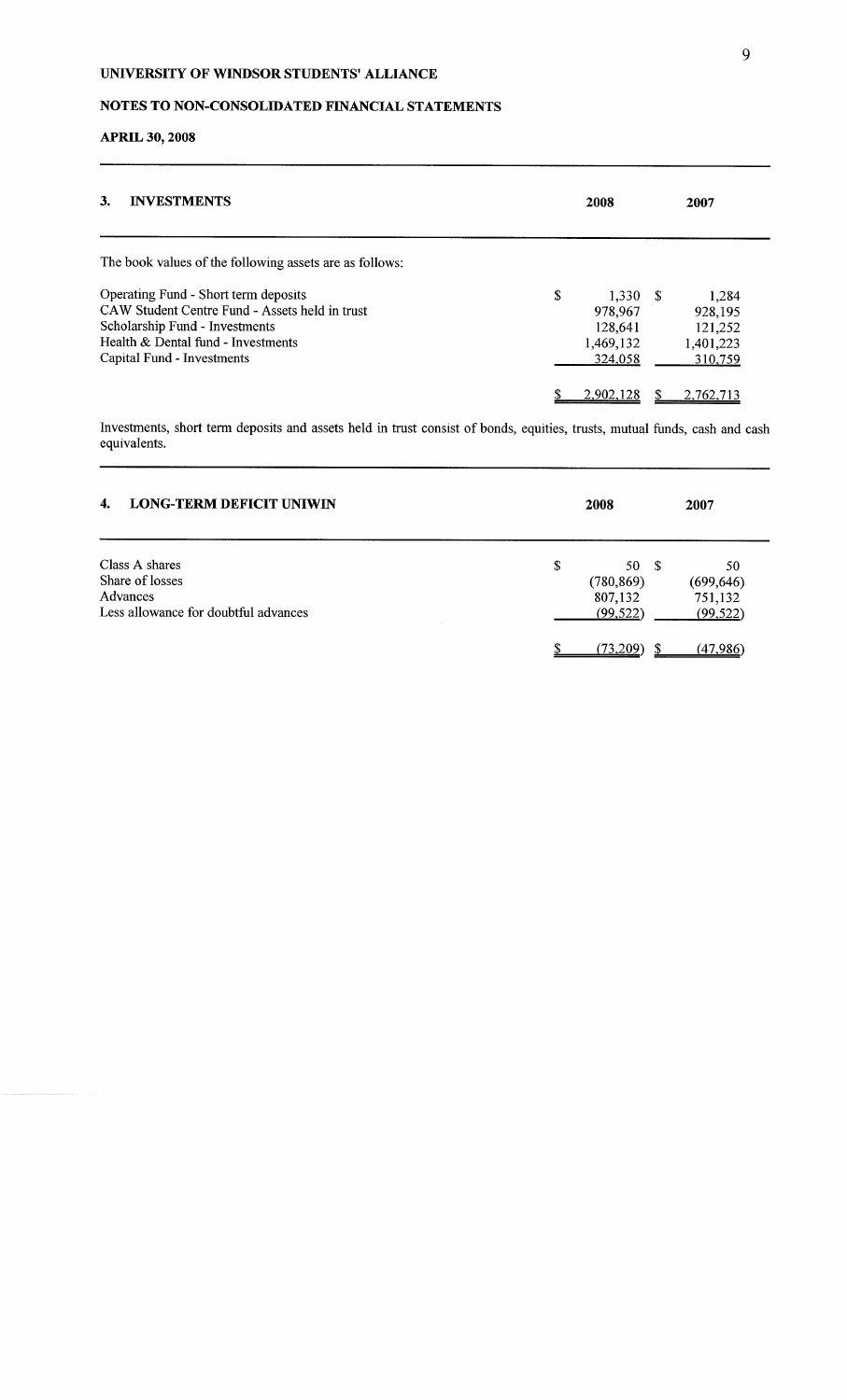# NOTES TO NON-CONSOLIDATED FINANCIAL STATEMENTS

# APRIL **30, 2008**

| 5.<br><b>OPERATING RESULTS OF UNIWIN STUDENT PUB INC.</b>                                    | 2008                                          | 2007                                           |
|----------------------------------------------------------------------------------------------|-----------------------------------------------|------------------------------------------------|
| <b>Financial Position</b>                                                                    |                                               |                                                |
| Total assets                                                                                 | <u>12,543</u>                                 | S<br>32,879                                    |
| <b>Total liabilities</b><br>Shareholders deficiency                                          | 825,713<br>(813, 170)                         | 764,826<br>(731, 947)                          |
| Total liabilities and shareholders' deficiency                                               | 12,543                                        | -\$<br>32,879                                  |
| <b>Results of Operations</b><br>Total revenues<br>Total cost of goods sold<br>Total expenses | $\mathbb{S}$<br>525,679<br>317,575<br>289,327 | $\mathcal{S}$<br>470,832<br>251,604<br>277,640 |
| Net income (loss)                                                                            | (81,223)                                      | (58, 412)<br>-S                                |
| <b>Cash flows</b><br>Cash used in operations<br>Cash from financing activities               | \$<br>$(65,025)$ \$<br>56,000                 | (2,710)                                        |
| Net change in cash                                                                           | (9,025)                                       | (2,710)<br>S                                   |

# 6. PROPERTY, PLANT AND EQUIPMENT **<sup>2008</sup> <sup>2007</sup>**

|                                                    |    | Cost      |    | Accumulated<br>Amortization | <b>Net</b> |      | <b>Net</b> |
|----------------------------------------------------|----|-----------|----|-----------------------------|------------|------|------------|
| <b>OPERATING FUND</b>                              |    |           |    |                             |            |      |            |
| Furniture and fixtures                             | \$ | 293,105   | -S | $(242, 183)$ \$             | 50,922     | - \$ | 35,122     |
| Equipment                                          |    | 201,162   |    | (146, 795)                  | 54,367     |      | 62,285     |
| Computer, software and electronics                 |    | 197,037   |    | (172, 341)                  | 24,696     |      | 26,646     |
|                                                    |    | 691,304   |    | (561,319)                   | 129,985    |      | 124,053    |
| <b>CAW STUDENT CENTRE</b>                          |    |           |    |                             |            |      |            |
| Furniture and fixtures                             |    | 192,050   |    | (82, 439)                   | 109,611    |      | 103,691    |
| Computer, software and electronics                 |    | 101,813   |    | (77, 951)                   | 23,862     |      | 41,063     |
|                                                    |    | 293,863   |    | (160, 390)                  | 133,473    |      | 144,754    |
| <b>LANCE</b><br>Computer, software and electronics |    | 22,930    |    | (18,231)                    | 4,699      |      | 7,831      |
|                                                    | S  | 1,008,097 |    | (739, 940)                  | 268,157    |      | 276,638    |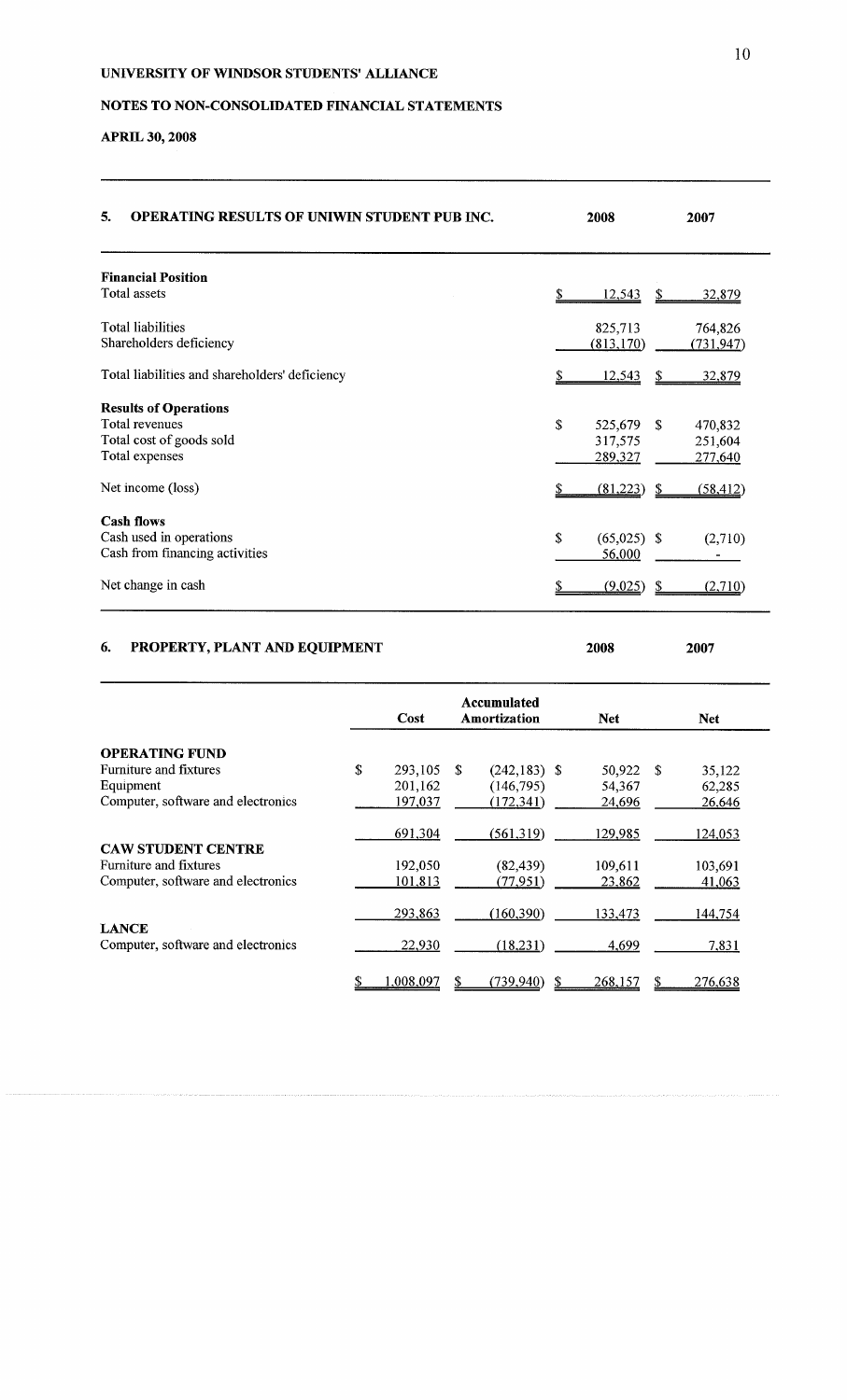### NOTES TO NON-CONSOLIDATED FINANCIAL STATEMENTS

#### APRIL **30, 2008**

#### **7. COMMITMENTS**

Management and the University of Windsor have plans in place for substantial renovations to the CAW Student Centre. The UWSA has committed to fund \$3,500,000 over an 11 year period. A referendum has been passed, whereby, fulltime students of the University of Windsor will be charged an additional \$20 per semester to assist with the financing of the renovations. The University of Windsor will remit these fees to the UWSA. Commencing November 1, 2000 semiannual donations of \$161,000 have been made by the UWSA to the University of Windsor acting on their obligation to this commitment.

Management and the University of Windsor entered into a commitment to spend \$670,000 on a new roof for the CAW Student Centre.

#### 8. COMPARATIVE FIGURES

The presentation of certain accounts of the previous year has been changed to conform with the presentation adopted for the current year.

### 9. RELATED PARTY TRANSACTIONS

The organization owns 100% of Uniwin Student Pub Inc.

During the year the organization advanced \$56,000 (2007, \$84,706) to Uniwin Student Pub Inc. In the prior year the organization forgave debt of \$30,138 from Uniwin Student Pub Inc. which is included in operating expenses.

Equipment with a net book value of \$42,653 (2007, \$47,530) owned by the organization was provided to Uniwin Student Pub Inc. for its use. The University of Windsor Students' Alliance has not charged any rent to Uniwin Student Pub Inc. for the use of this equipment, or its premises or administrative services provided.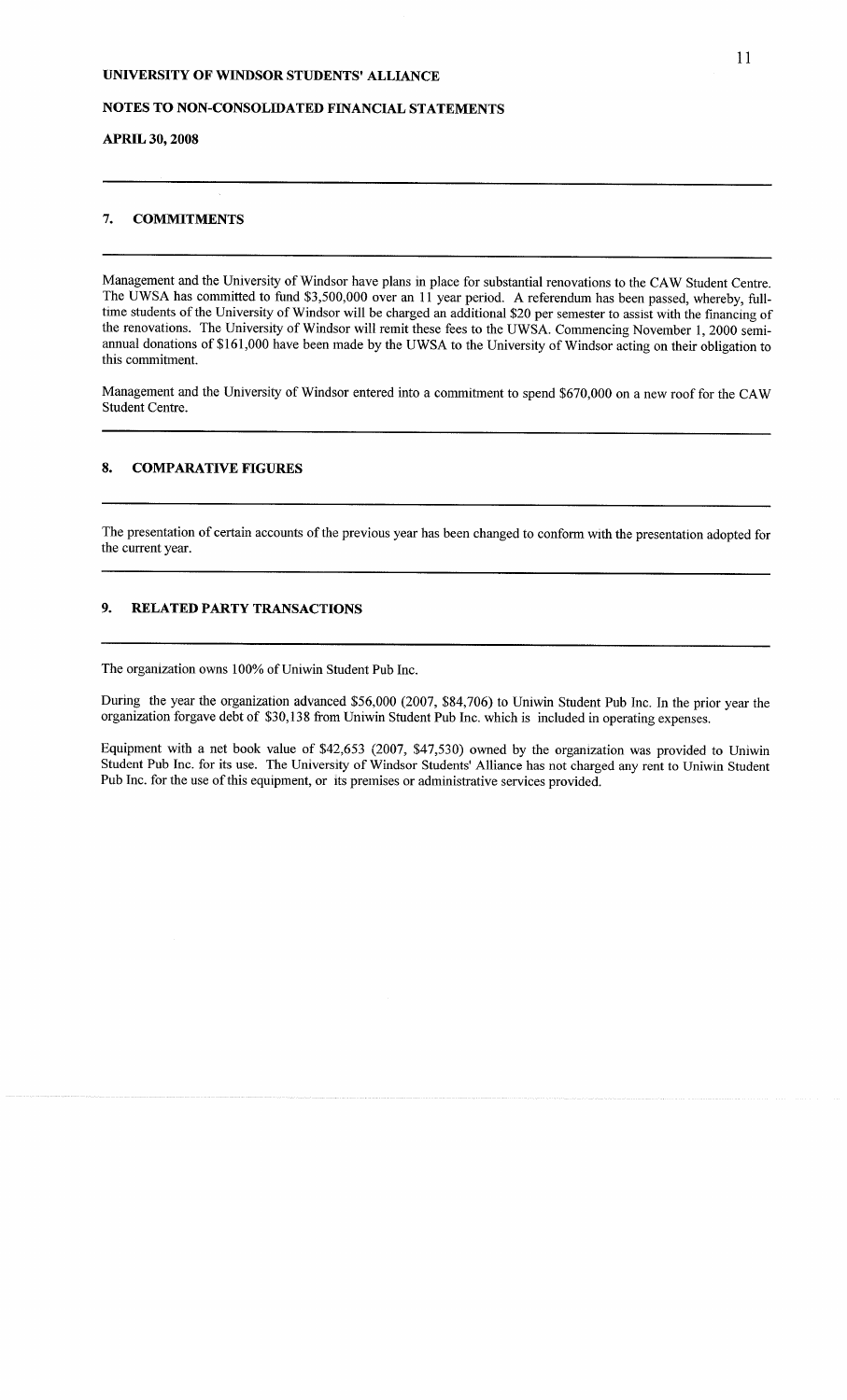### NOTES TO NON-CONSOLIDATED FINANCIAL STATEMENTS

### APRIL **30, 2008**

#### 10. FINANCIAL INSTRUMENTS

Credit risk arises from the potential that a customer will fail to perform its obligation. The organization has a sufficient number of diverse customers so the concentration of risk is minimized.

The organization's earnings are exposed to financial and market risk that arises from fluctuations in interest rates and market conditions and the degree of volatility of these rates and conditions. The organization does not use derivative instruments to reduce its exposure to interest rate or market risk.

Fair value estimates are made as of a specific point in time, using available information about the instrument. These estimates are subjective in nature and often cannot be determined with precision.

The organization has determined that the carrying value of cash, accounts receivable and accounts payable and accrued liabilities approximate their fair value at the balance sheet date because of the short-term maturity of those instruments.

The fair value of marketable securities are based on published prices at the balance sheet date.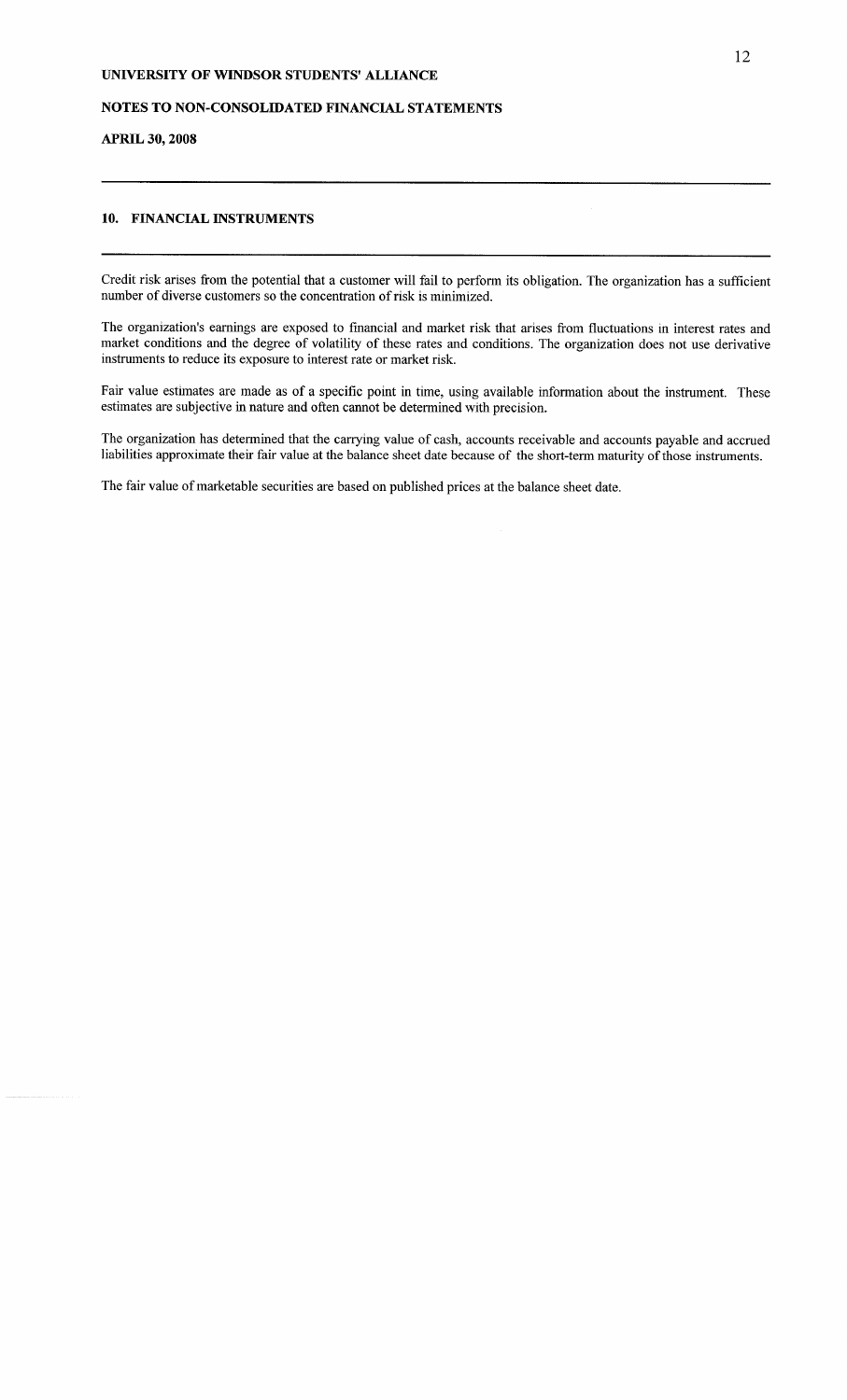#### **SUPPLEMENTARY FINANCIAL INFORMATION CENTRAL ADMINISTRATION PROGRAM - OPERATING FUND**

|                                   | <b>Budget</b><br>2008 | <b>Actual</b><br>2008 | <b>Actual</b><br>2007 |
|-----------------------------------|-----------------------|-----------------------|-----------------------|
| <b>REVENUE</b>                    |                       |                       |                       |
| Student fees                      | \$<br>629,221         | \$<br>636,536         | -S<br>675,758         |
| Sales and advertising             | 1,636                 | 11,360                | (26)                  |
| Interest                          | 52,968                | 52,783                | 45,333                |
| Rent                              | 7,097                 | 6,555                 | (3,616)               |
| Other revenue                     | 76,017                | 134,260               | 64,735                |
| Uniwin Student Pub Inc. loss      |                       | (81,223)              | (58, 412)             |
|                                   | 766,939               | 760,271               | 723,772               |
| <b>EXPENSES</b>                   |                       |                       |                       |
| Amortization                      | 47,600                | 48,712                | 36,592                |
| Advertising and promotion         | 31,885                | 35,533                | 6,882                 |
| <b>Bad debts</b>                  | 2,871                 | 1,935                 | 17,113                |
| Banking and finance               | 7,160                 | 7,247                 | 7,516                 |
| Conferences, training and travel  | 8,600                 | 13,226                | 6,884                 |
| General insurance                 | 27,591                | 34,192                | 33,025                |
| Miscellaneous expense             | 3,400                 | 12,525                | 37,196                |
| Office and equipment              | 24,146                | 23,322                | 23,013                |
| Professional fees                 | 27,750                | 32,476                | 48,574                |
| Programming supplies and expenses | 33,750                | 37,763                | 10,472                |
| Repairs and maintenance           |                       |                       | 135                   |
| Salaries and benefits             | 219,980               | 222,250               | 185,722               |
| Telephone, utilities and taxes    | 6,144                 | 5,796                 | 5,221                 |
| Unrealized loss on investment     |                       | 6                     |                       |
|                                   | 440,877               | 474,983               | 418,345               |
| <b>REVENUE OVER EXPENSES</b>      | 326,062<br>\$         | 285,288               | 305,427<br><u>\$</u>  |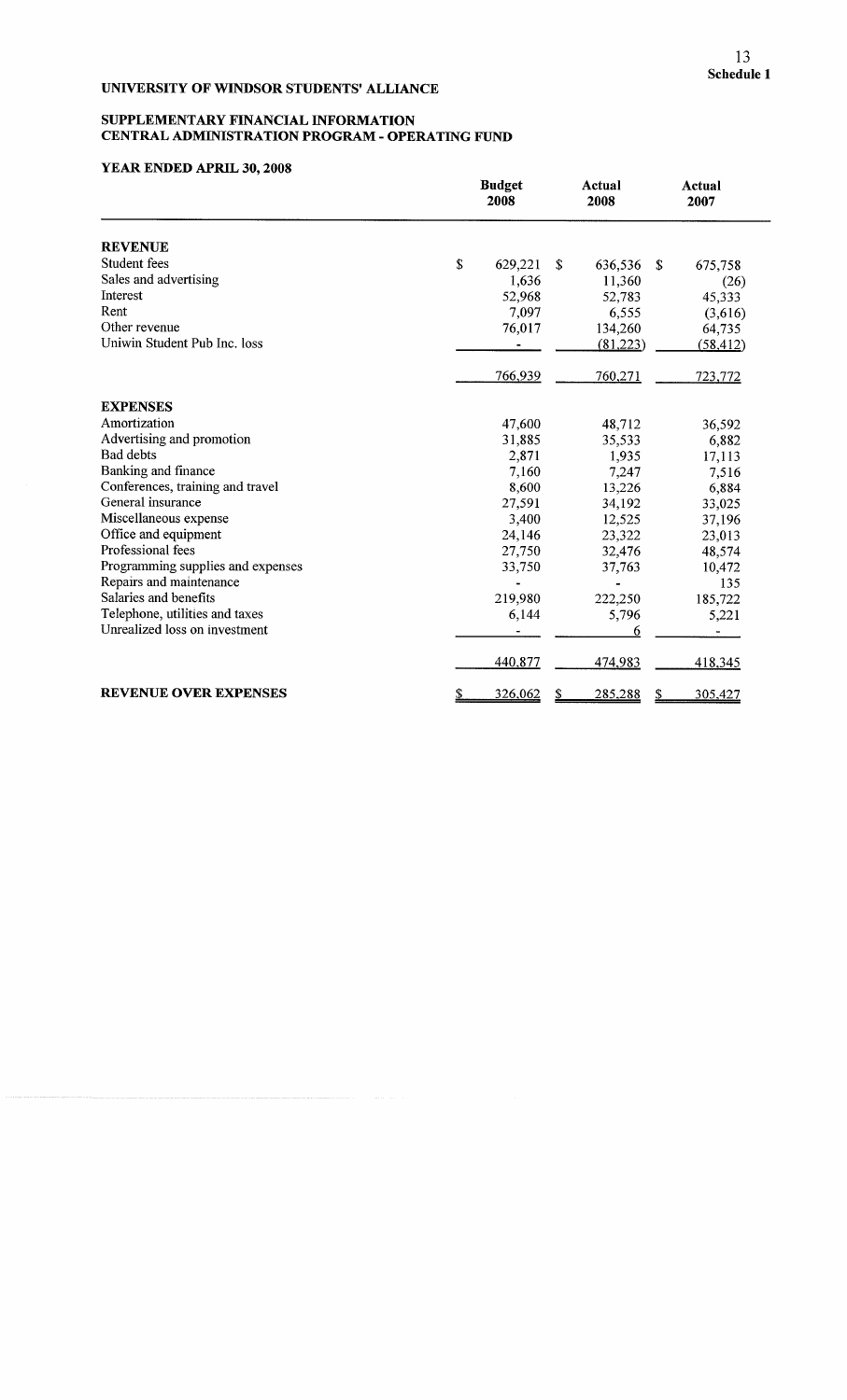#### **SUPPLEMENTARY FINANCIAL INFORMATION BOOKSTORE PROGRAM - OPERATING FUND**

|                              | <b>Budget</b><br>2008 | Actual<br>2008 | Actual<br>2007 |
|------------------------------|-----------------------|----------------|----------------|
| <b>REVENUE</b>               |                       |                |                |
| Sales and advertising        | 125,975               | 133,953<br>S   | S.<br>115,608  |
| <b>EXPENSES</b>              |                       |                |                |
| Amortization                 | 4,075                 | 4,369          | 4,660          |
| Advertising and promotion    | 5,300                 | 5,909          | 3,572          |
| Cost of sales                | 99,268                | 103,528        | 93,816         |
| Office and equipment         | 1,068                 | 2,093          | 1,336          |
| Salaries and benefits        | 12,126                | 12,080         | 12,073         |
|                              | 121,837               | 127,979        | 115,457        |
| <b>REVENUE OVER EXPENSES</b> | 4,138                 | 5,974<br>S     | <u> 151</u>    |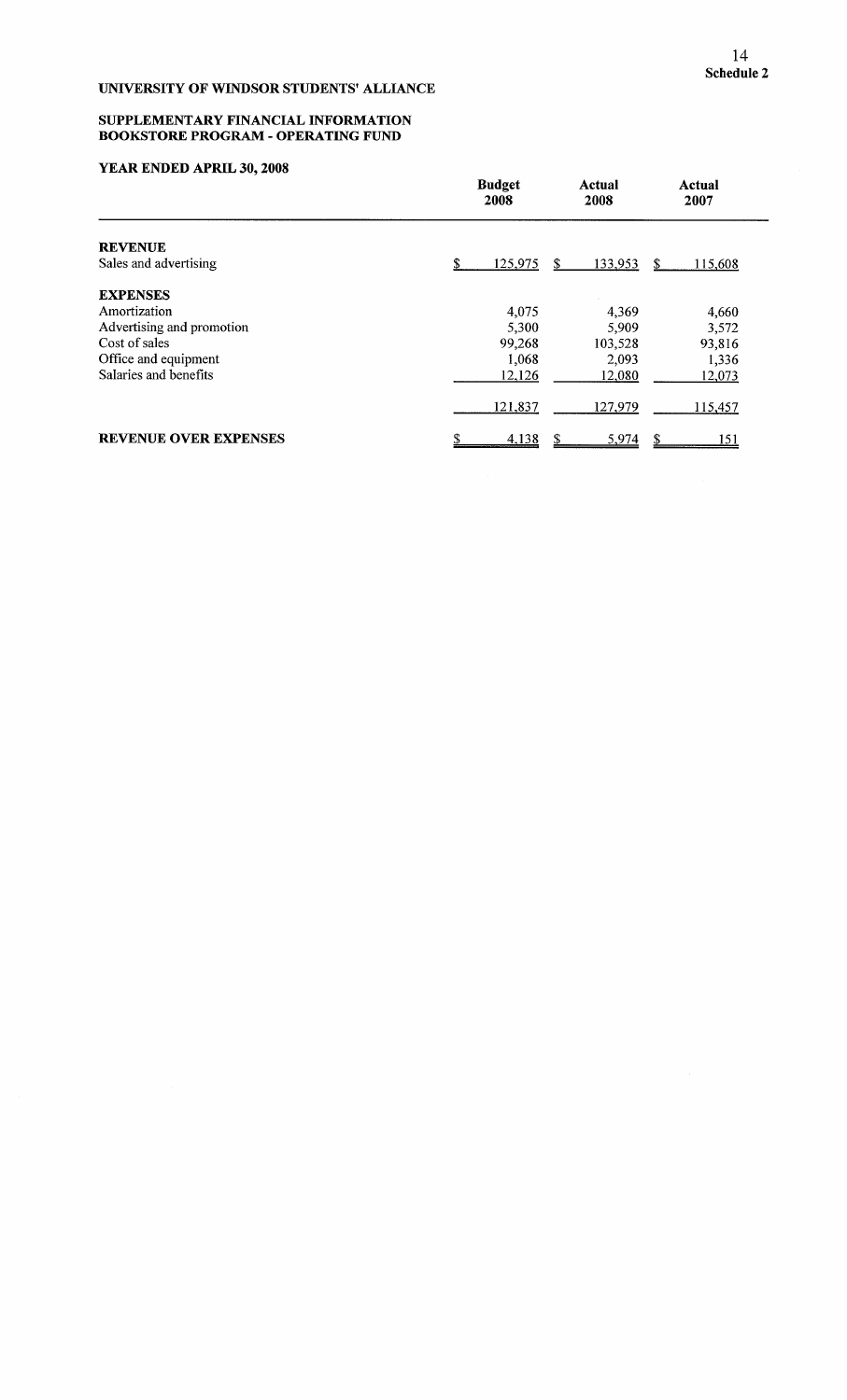#### SUPPLEMENTARY FINANCIAL INFORMATION CHIEF RETURNING OFFICER PROGRAM - OPERATING FUND

|                                   | <b>Budget</b><br>2008 |      | Actual<br>2008 |      | Actual<br>2007 |
|-----------------------------------|-----------------------|------|----------------|------|----------------|
| <b>EXPENSES</b>                   |                       |      |                |      |                |
| Advertising and promotion         | \$<br>2,000           | - \$ | 424            | - \$ | 255            |
| Office and equipment              |                       |      |                |      | 1,066          |
| Programming supplies and expenses | 6,436                 |      | 2.315          |      | 2,630          |
| Salaries and benefits             | 19,382                |      | 14,788         |      | 24,192         |
| <b>REVENUE UNDER EXPENSES</b>     | (27, 818)             |      | (17, 527)      |      | (28, 143)      |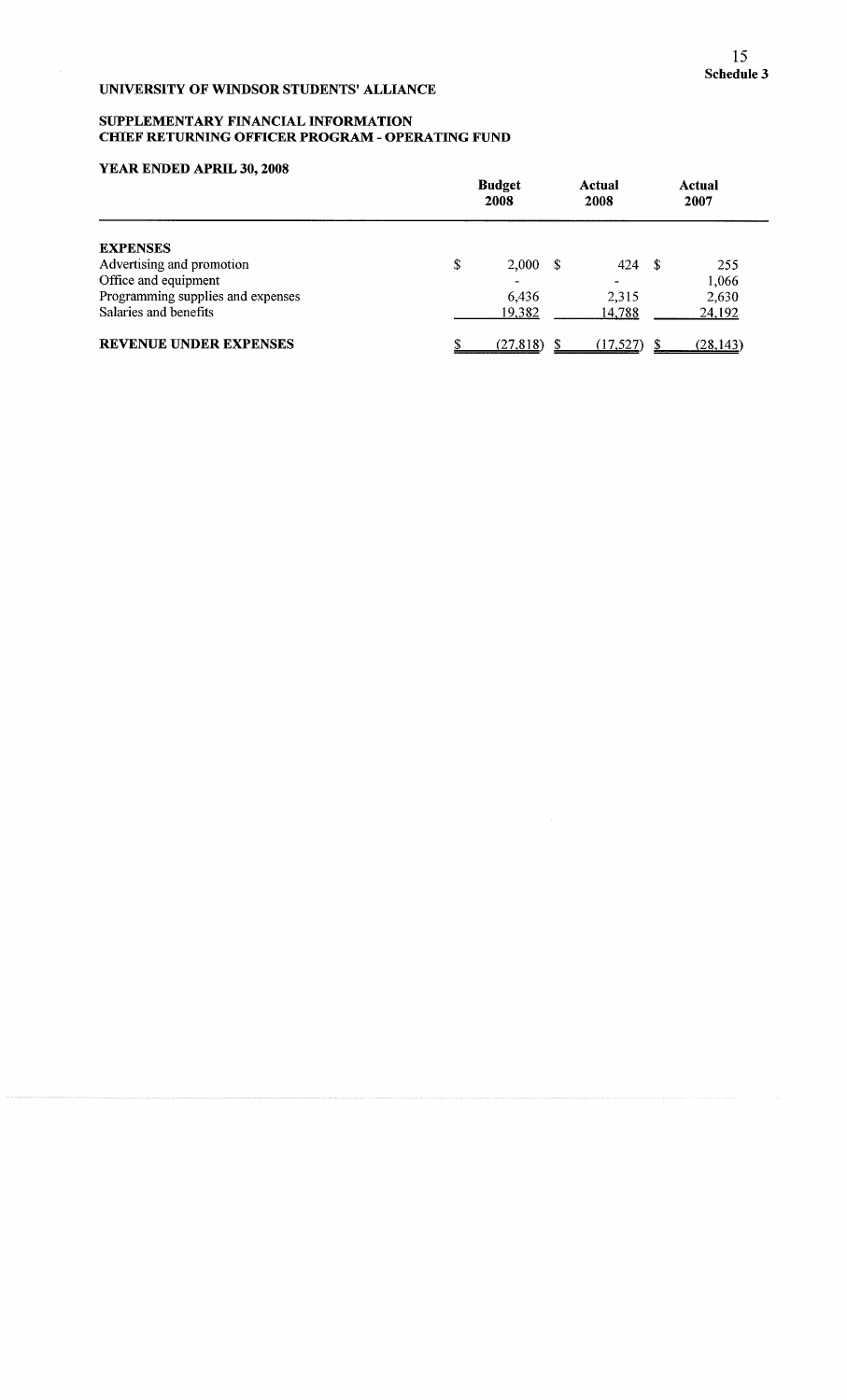#### SUPPLEMENTARY FINANCIAL INFORMATION SERVICES **-** OPERATING FUND

|                                   | <b>Budget</b><br>2008 | Actual<br>2008 | Actual<br>2007  |
|-----------------------------------|-----------------------|----------------|-----------------|
| <b>REVENUE</b>                    |                       |                |                 |
| Other revenue                     | \$<br>10,715<br>S     | 11,978         | 4,793<br>\$     |
| <b>EXPENSES</b>                   |                       |                |                 |
| Amortization                      |                       | 47             | 59              |
| Advertising and promotion         | 9,400                 | 9,753          | 7,535           |
| Conferences, training and travel  |                       | (476)          | 151             |
| Grants and scholarships           | 8,000                 | 7,531          | 8,747           |
| Miscellaneous expense             | 200                   |                | 96              |
| Office and equipment              | 550                   | 341            | 304             |
| Programming supplies and expenses | 8,015                 | 9,720          | 1,630           |
| Salaries and benefits             | 13,556                | <u>13,335</u>  | 12,283          |
|                                   | 39,721                | 40,251         | 30,805          |
| <b>REVENUE UNDER EXPENSES</b>     | (29,006)              | (28, 273)      | (26, 012)<br>\$ |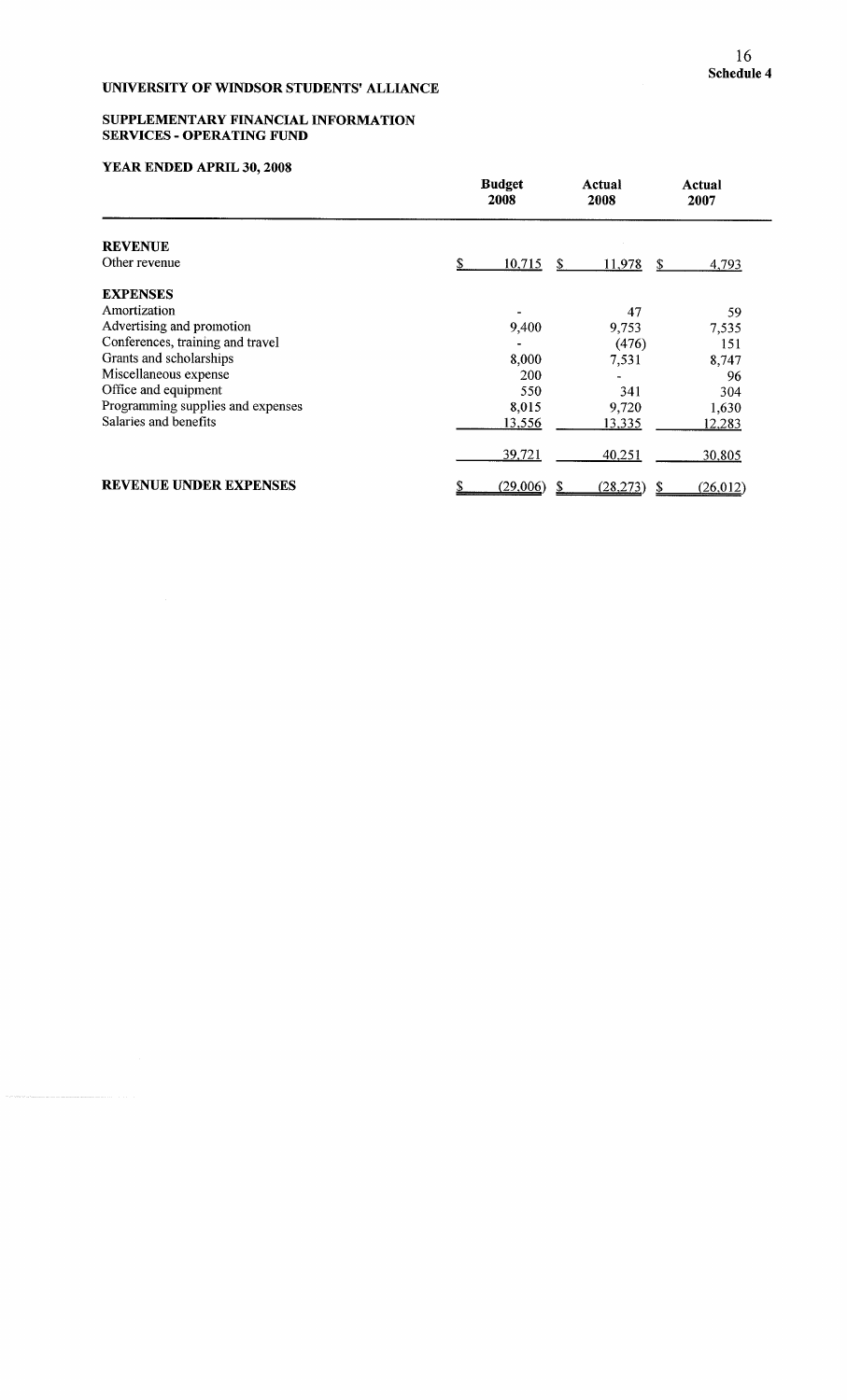#### SUPPLEMENTARY FINANCIAL INFORMATION PRESIDENT **-** OPERATING FUND

| YEAR ENDED APRIL 30, 2008         |                       |            |                |  |                 |  |
|-----------------------------------|-----------------------|------------|----------------|--|-----------------|--|
|                                   | <b>Budget</b><br>2008 |            | Actual<br>2008 |  | Actual<br>2007  |  |
| <b>EXPENSES</b>                   |                       |            |                |  |                 |  |
| Advertising and promotion         | \$                    | $3.249$ \$ | $1,786$ \$     |  | 2,188           |  |
| Conferences, training and travel  |                       | 4,768      | 4.768          |  | 4,544           |  |
| Miscellaneous expense             |                       | 500        | 101            |  |                 |  |
| Programming supplies and expenses |                       | 8.000      | 200            |  | (531)           |  |
| Salaries and benefits             |                       | 29,468     | 29,401         |  | 27,063          |  |
| Telephone, utilities and taxes    |                       | 350        | 350            |  | 770             |  |
| <b>REVENUE UNDER EXPENSES</b>     |                       | (46,335)   | (36,606)       |  | <u>(34,034)</u> |  |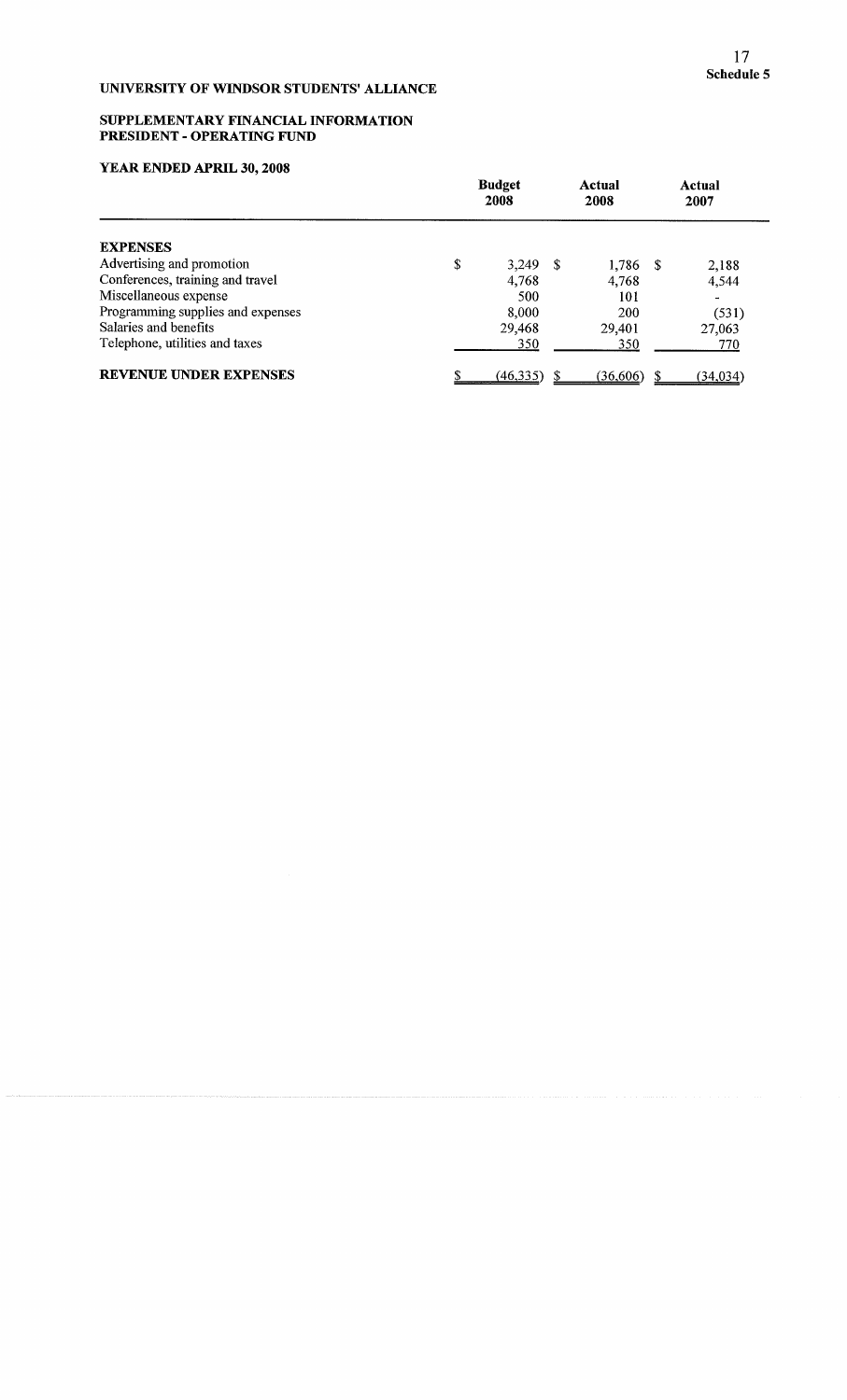#### SUPPLEMENTARY FINANCIAL INFORMATION VICE-PRESIDENT ADMINISTRATION - OPERATING FUND

|                                   | <b>Budget</b><br>2008 | Actual<br>2008 | Actual<br>2007         |
|-----------------------------------|-----------------------|----------------|------------------------|
| <b>REVENUE</b>                    |                       |                |                        |
| Sales and advertising             | S                     | S<br>10,955    | <sup>\$</sup><br>4,885 |
| <b>EXPENSES</b>                   |                       |                |                        |
| Advertising and promotion         | 2,125                 | 484            | 93                     |
| Conferences, training and travel  | 3,788                 | 2,650          | 2,942                  |
| Miscellaneous expense             | 500                   | 443            | 4                      |
| Programming supplies and expenses | 4,075                 | 9,440          | 9,580                  |
| Salaries and benefits             | 36,109                | 31,096         | 31,214                 |
| Telephone, utilities and taxes    | 350                   | 280            | 140                    |
|                                   | 46,947                | 44,393         | 43,973                 |
| <b>REVENUE UNDER EXPENSES</b>     | (46, 947)             | (33, 438)      | (39,088)               |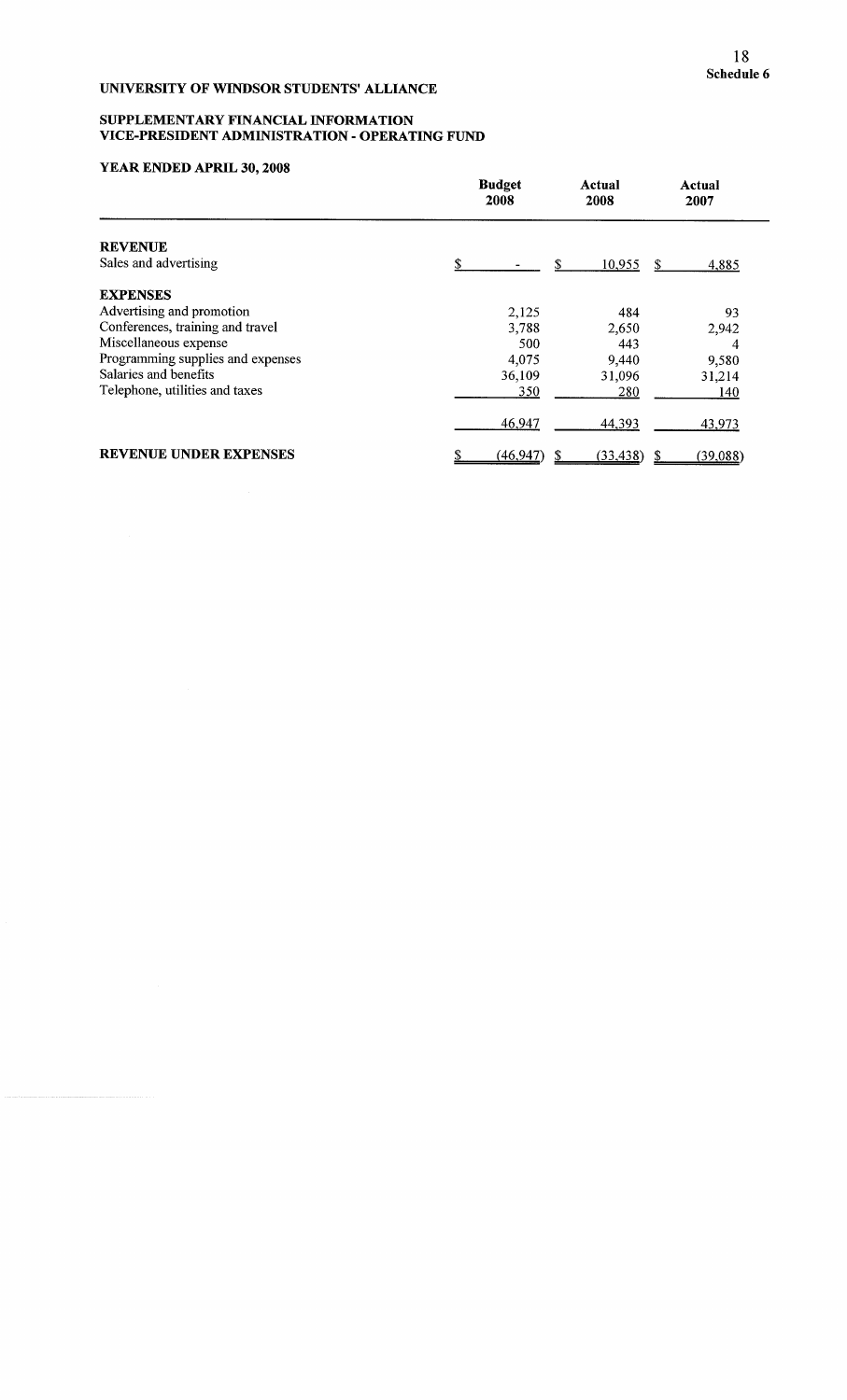### SUPPLEMENTARY FINANCIAL INFORMATION VICE-PRESIDENT FINANCE & OPERATIONS - OPERATING FUND

| 1 DAYS DIAD DD AN INID 90, 2000  | <b>Budget</b><br>2008 |     | Actual<br>2008 | Actual<br>2007  |  |
|----------------------------------|-----------------------|-----|----------------|-----------------|--|
| <b>EXPENSES</b>                  |                       |     |                |                 |  |
| Advertising and promotion        | \$<br>125             | - S | 145S           | 20              |  |
| Conferences, training and travel | 1,637                 |     | 1,255          | 1,345           |  |
| Grants and scholarships          | 7,000                 |     | 12,758         | 27,066          |  |
| Miscellaneous expense            | 5,800                 |     | 15             | 455             |  |
| Salaries and benefits            | 28,596                |     | 27,057         | 26,246          |  |
| Telephone, utilities and taxes   | 210                   |     | 280            |                 |  |
| <b>REVENUE UNDER EXPENSES</b>    | (43,368)              |     | (41,510)       | <u>(55,132)</u> |  |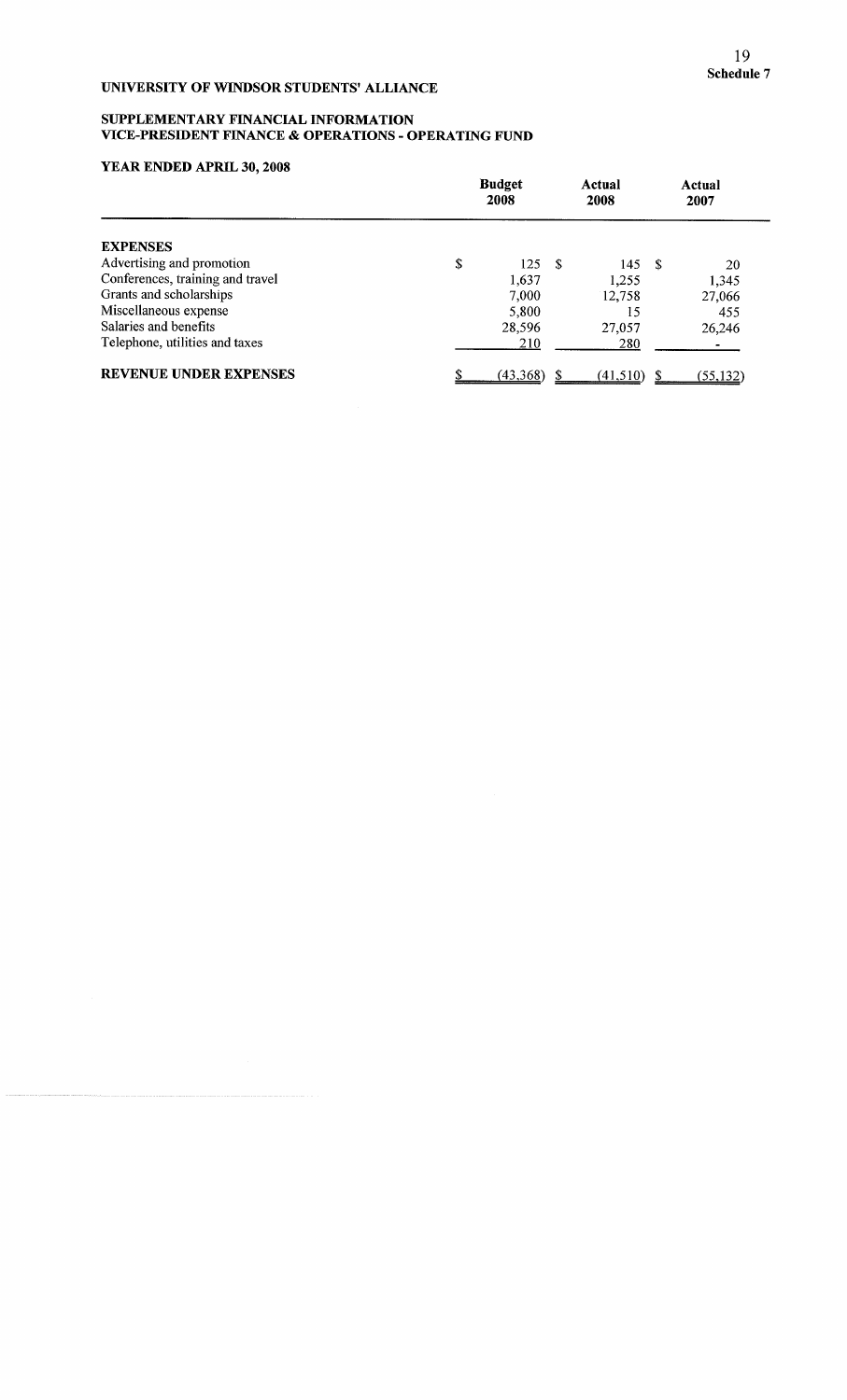#### SUPPLEMENTARY FINANCIAL INFORMATIO VICE-PRESIDENT UNIVERSITY AFFAIRS - OPERATING FUND

|                                   | <b>Budget</b><br>2008 | Actual<br>2008 | Actual<br>2007 |
|-----------------------------------|-----------------------|----------------|----------------|
| <b>REVENUE</b>                    |                       |                |                |
| Sales and advertising             | \$                    | \$<br>4,410 \$ |                |
| Other revenue                     |                       |                | 3,150          |
| <b>EXPENSES</b>                   |                       |                |                |
| Advertising and promotion         | 4,545                 | 2,198          | 631            |
| Conferences, training and travel  | 12,450                | 16,570         | 15,692         |
| Miscellaneous expense             | 500                   | 89             | 20             |
| Programming supplies and expenses | 1,900                 | 949            | 1,537          |
| Salaries and benefits             | 32,922                | 36,142         | 26,205         |
| Telephone, utilities and taxes    | 350                   | 350            | 770            |
|                                   | 52,667                | 56,298         | 44,855         |
| <b>REVENUE UNDER EXPENSES</b>     | (52, 667)             | (51, 888)      | (41, 705)      |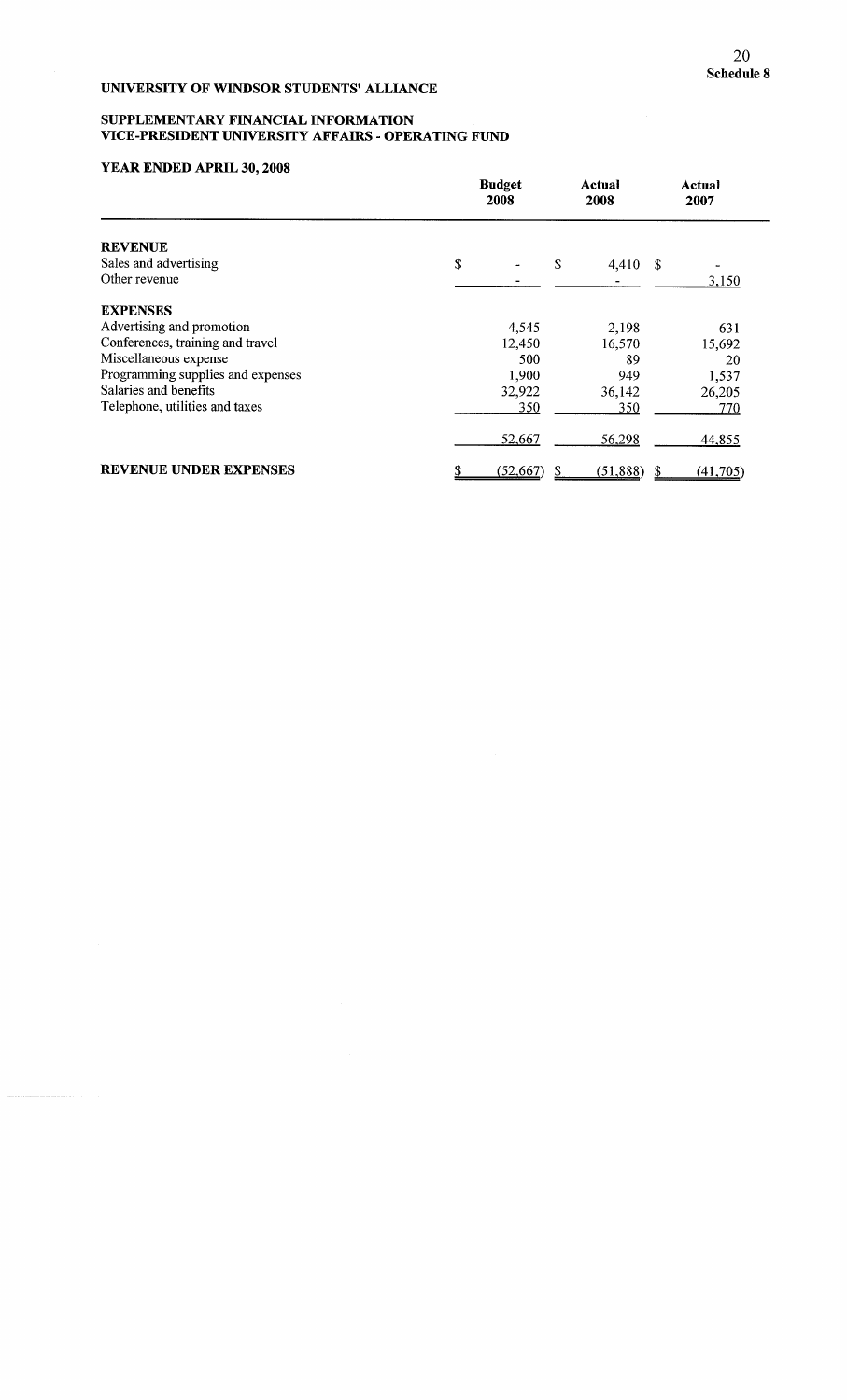$\mathcal{A}^{\mathcal{A}}$ 

#### SUPPLEMENTARY FINANCIAL INFORMATION PROGRAMMING - OPERATING FUNI

|                                        | <b>Budget</b><br>2008 | Actual<br>2008 | Actual<br>2007 |
|----------------------------------------|-----------------------|----------------|----------------|
| <b>REVENUE</b>                         |                       |                |                |
| Sales and advertising<br>Other revenue | \$<br>22,350<br>-S    | 25,675         | -S<br>33,783   |
|                                        |                       | 405            | 50             |
|                                        | 22,350                | 26,080         | 33,833         |
| <b>EXPENSES</b>                        |                       |                |                |
| Advertising and promotion              | 6,936                 | 5,740          | 11,204         |
| Conferences, training and travel       | 3,151                 | 3,151          | 4,477          |
| Miscellaneous expense (recovery)       |                       | (184)          |                |
| Office and equipment                   | 318                   | 630            | 1,151          |
| Programming supplies and expenses      | 90,355                | 86,662         | 88,276         |
| Salaries and benefits                  |                       |                | 21,235         |
|                                        | 100,760               | 95,999         | 126,343        |
| <b>REVENUE UNDER EXPENSES</b>          | (78, 410)<br>S.       | (69, 919)      | S<br>(92,510)  |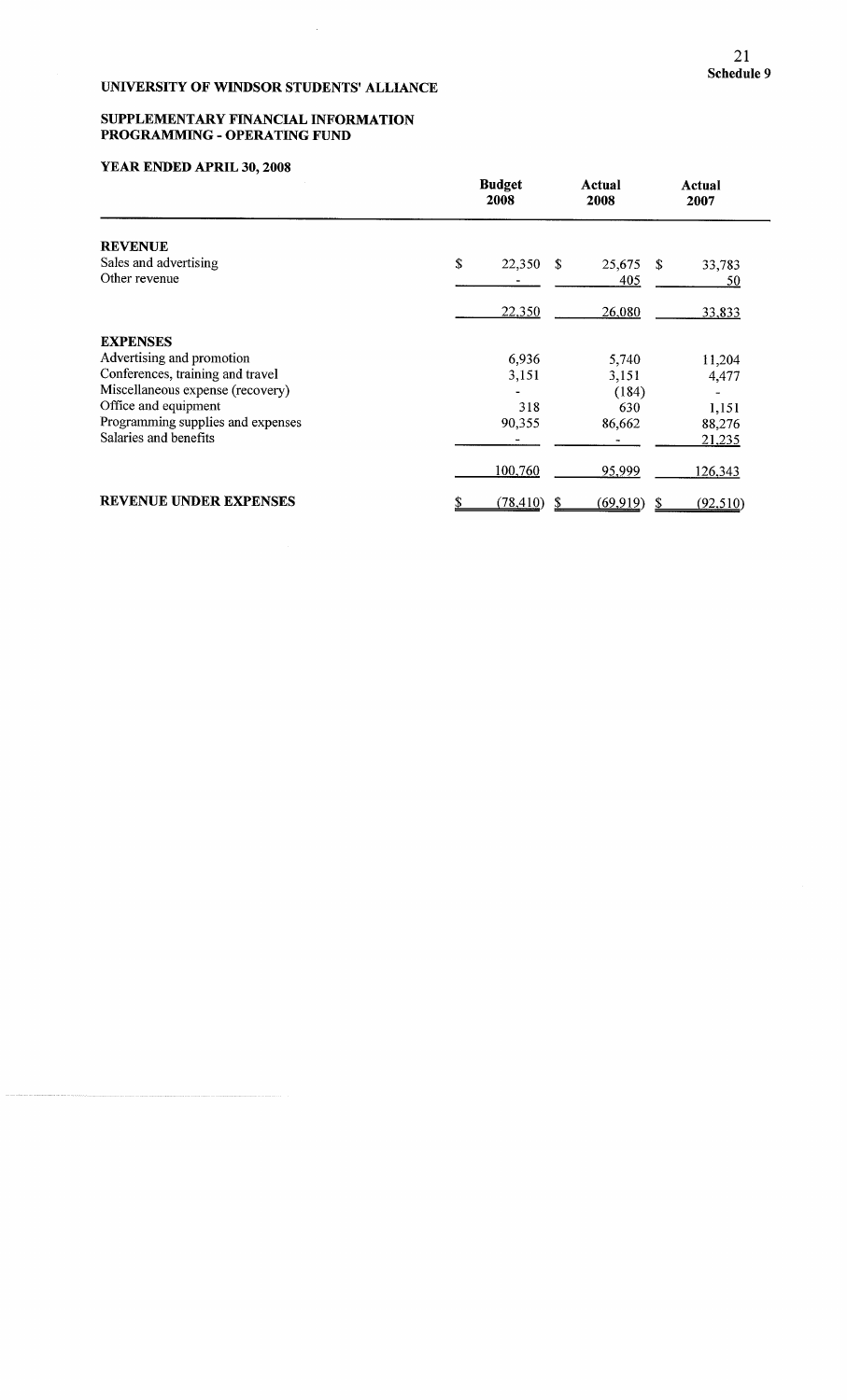#### **SUPPLEMENTARY FINANCIAL INFORMATIO PUBLICATIONS - OPERATING FUND**

|                               | <b>Budget</b><br>2008 | Actual<br>2008 | Actual<br>2007 |
|-------------------------------|-----------------------|----------------|----------------|
| <b>REVENUE</b>                |                       |                |                |
| Sales and advertising         | £.<br>42,180          | 37,200<br>S.   | 39,552<br>S.   |
| <b>EXPENSES</b>               |                       |                |                |
| Cost of sales                 | 58,218                | 63,177         | 71,394         |
| Salaries and benefits         | 7,829                 | 7,618          | 7,897          |
|                               | 66,047                | 70,795         | 79,291         |
| <b>REVENUE UNDER EXPENSES</b> | (23, 867)             | (33, 595)<br>S | (39, 739)      |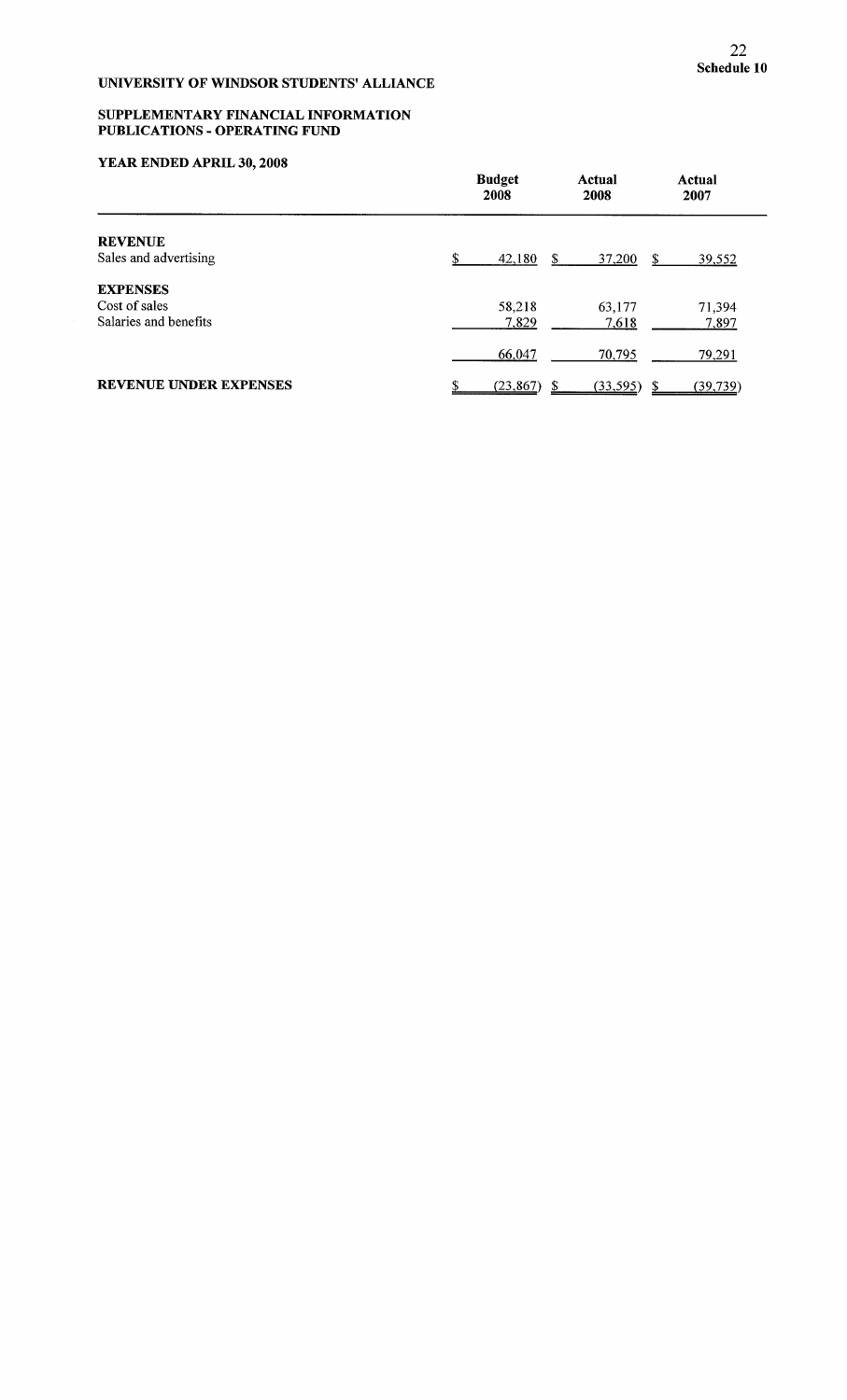### SUPPLEMENTARY FINANCIAL INFORMATION LANCE

|                                  | <b>Budget</b><br>2008 |    | Actual<br>2008 |     | <b>Actual</b><br>2007 |  |
|----------------------------------|-----------------------|----|----------------|-----|-----------------------|--|
| <b>REVENUE</b>                   |                       |    |                |     |                       |  |
| Student fees                     | \$                    | \$ | 56,274         | -\$ | 56,518                |  |
| Sales and advertising            |                       |    | 158,673        |     | 147,510               |  |
|                                  |                       |    | 214,947        |     | 204,028               |  |
| <b>EXPENSES</b>                  |                       |    |                |     |                       |  |
| Amortization                     |                       |    | 4,256          |     | 3,964                 |  |
| Advertising and promotion        |                       |    | 760            |     | 812                   |  |
| <b>Bad debts</b>                 |                       |    | 39,684         |     | 36,333                |  |
| Conferences, training and travel |                       |    | 1,918          |     | 12,614                |  |
| Cost of sales                    |                       |    | 56,473         |     | 71,197                |  |
| Miscellaneous expense            |                       |    | 617            |     | 638                   |  |
| Office and equipment             |                       |    | 5,919          |     | 2,572                 |  |
| Professional fees                |                       |    |                |     | 1,069                 |  |
| Salaries and benefits            |                       |    | 109,663        |     | 105,103               |  |
| Telephone, utilities and taxes   |                       |    | 2,172          |     | 2,218                 |  |
|                                  |                       |    | 221,462        |     | 236,520               |  |
| <b>REVENUE UNDER EXPENSES</b>    |                       |    | (6,515)        | \$  | (32, 492)             |  |